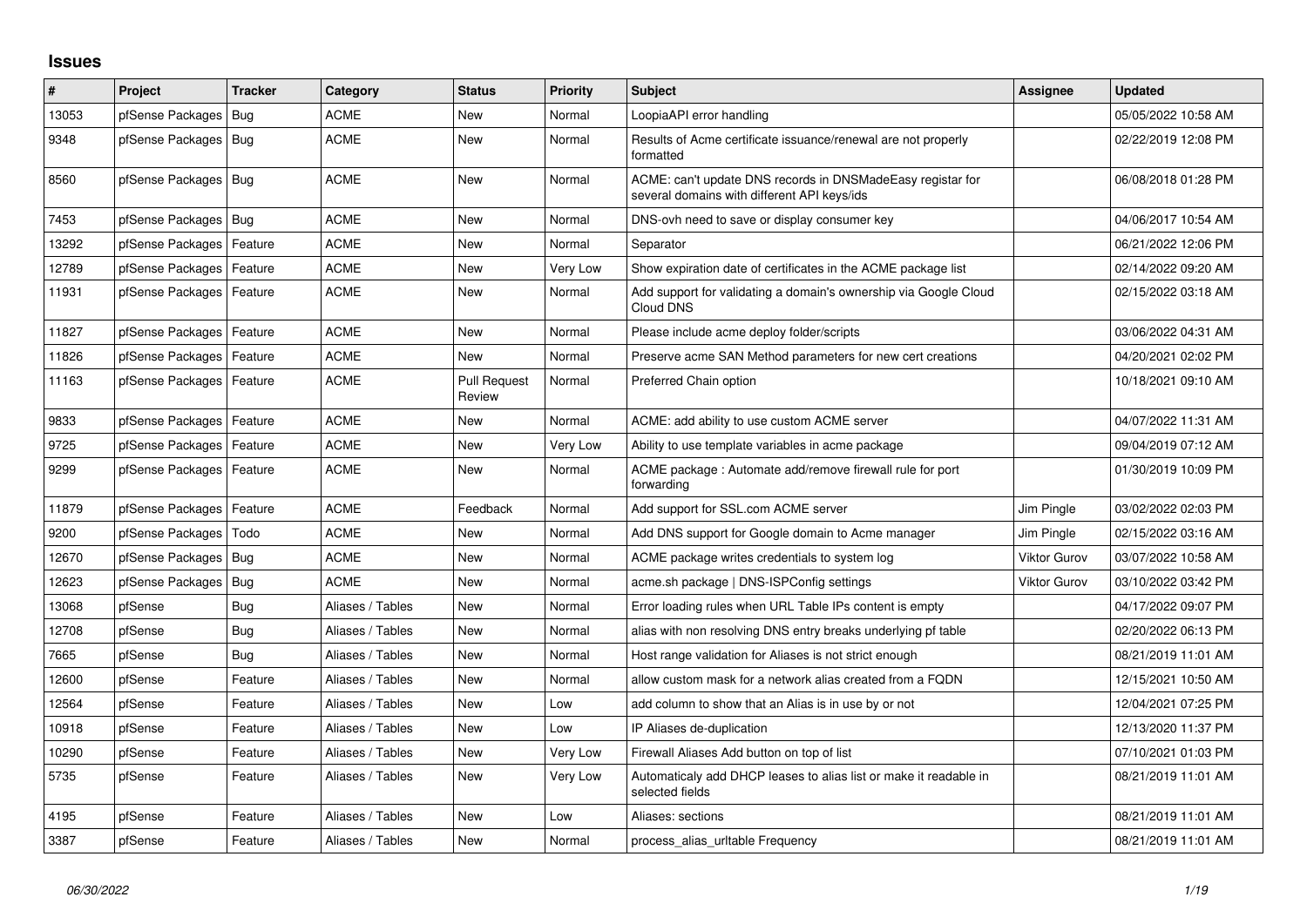| #     | Project                    | Tracker    | Category         | <b>Status</b>                 | <b>Priority</b> | <b>Subject</b>                                                                                                | <b>Assignee</b>   | <b>Updated</b>      |
|-------|----------------------------|------------|------------------|-------------------------------|-----------------|---------------------------------------------------------------------------------------------------------------|-------------------|---------------------|
| 13245 | pfSense                    | Feature    | Aliases / Tables | <b>Pull Request</b><br>Review | Normal          | Type column on Alias lists                                                                                    | Jim Pingle        | 06/28/2022 12:01 PM |
| 1979  | pfSense                    | Feature    | Aliases / Tables | <b>New</b>                    | Normal          | Add some default read-only system aliases                                                                     | Jim Pingle        | 08/21/2019 11:01 AM |
| 13282 | pfSense Plus               | Bug        | Aliases / Tables | New                           | Normal          | FQDN Aliases Break if an Invalid Domain is Present in the Chain                                               | Reid<br>Linnemann | 06/18/2022 03:12 PM |
| 9296  | pfSense                    | <b>Bug</b> | Aliases / Tables | Confirmed                     | Low             | Alias content is sometimes incomplete when mixing FQDN and IP<br>address                                      | Reid<br>Linnemann | 06/18/2022 03:12 PM |
| 11898 | pfSense Packages   Bug     |            | apcupsd          | New                           | Normal          | PHP error from apcupsd dashboard widget                                                                       |                   | 05/07/2021 09:12 AM |
| 11375 | pfSense Packages   Bug     |            | apcupsd          | New                           | Normal          | UPS Type <blank> for USB APC</blank>                                                                          |                   | 02/26/2021 11:10 AM |
| 10845 | pfSense Packages   Bug     |            | apcupsd          | New                           | Normal          | apcupsd doesn't stop when not enabled                                                                         |                   | 08/24/2020 10:16 AM |
| 8454  | pfSense Packages   Bug     |            | arpwatch         | New                           | Very Low        | Arpwatch package break email notifications from other sources                                                 |                   | 06/23/2022 07:49 PM |
| 12812 | pfSense Packages   Feature |            | arpwatch         | New                           | Normal          | Would it be helpful if the FreeBSD net-mgmt/arpwatch port had an<br>option to use mail/dma for mail delivery? |                   | 02/16/2022 06:09 PM |
| 12101 | pfSense Packages   Bug     |            | arpwatch         | Assigned                      | Normal          | ArpWatch Suppression Mac for "flip-flop" not suppressing                                                      | Viktor Gurov      | 10/09/2021 07:19 PM |
| 12726 | pfSense                    | <b>Bug</b> | Authentication   | New                           | Normal          | LDAP select container button auto populate                                                                    |                   | 01/25/2022 01:48 PM |
| 12519 | pfSense                    | <b>Bug</b> | Authentication   | New                           | Normal          | Fail authentication using special character in password via the LDAP<br>connector                             |                   | 11/12/2021 07:39 AM |
| 12283 | pfSense                    | Bug        | Authentication   | New                           | Normal          | LDAP/RADIUS authentication servers configuration does not allow<br>source IP address to be specified          |                   | 08/20/2021 01:15 AM |
| 12095 | pfSense                    | Bug        | Authentication   | New                           | Normal          | Memory leak in pcscd                                                                                          |                   | 06/01/2022 01:01 PM |
| 10765 | pfSense                    | Bug        | Authentication   | New                           | Normal          | Ampersands in Idap_extended_query are escaped twice                                                           |                   | 09/02/2020 07:55 AM |
| 10352 | pfSense                    | <b>Bug</b> | Authentication   | New                           | Very Low        | RADIUS authentication fails with MSCHAPv1 or MSCHAPv2 when<br>passwords contain international characters      |                   | 06/20/2022 04:04 PM |
| 8087  | pfSense                    | Bug        | Authentication   | New                           | Normal          | Provide Calling-Station-ID to RADIUS backed VPN connections                                                   |                   | 06/06/2020 05:36 AM |
| 5652  | pfSense                    | Bug        | Authentication   | New                           | Normal          | Radius IETF Class Group Assignment - Incorrect Standard                                                       |                   | 08/13/2019 01:39 PM |
| 13260 | pfSense                    | Feature    | Authentication   | New                           | Normal          | Add support for OpenVPN static-challenge                                                                      |                   | 06/09/2022 02:04 PM |
| 12546 | pfSense Plus               | Feature    | Authentication   | New                           | Normal          | Add 2FA Support to pfSense Plus Local Database Authentication                                                 |                   | 06/25/2022 05:30 PM |
| 12458 | pfSense                    | Feature    | Authentication   | New                           | Normal          | Use "unixHomeDirectory" instead of "homeDirectory" when LDAP<br>authentication server is Active Directory     |                   | 10/15/2021 08:18 AM |
| 12091 | pfSense                    | Feature    | Authentication   | New                           | Normal          | RFE: Add support for sssd authentication                                                                      |                   | 12/10/2021 04:55 PM |
| 11920 | pfSense Plus               | Feature    | Authentication   | New                           | Normal          | SAML Authentication for pfSense (VPN and webConfigurator)                                                     |                   | 05/14/2021 12:56 AM |
| 10843 | pfSense                    | Feature    | Authentication   | New                           | Normal          | Allow user manager settings to specify multiple authentication<br>servers                                     |                   | 01/13/2022 07:22 AM |
| 9937  | pfSense                    | Feature    | Authentication   | New                           | Normal          | OpenVPN Login User Privilege                                                                                  |                   | 11/29/2019 08:46 AM |
| 9288  | pfSense                    | Feature    | Authentication   | New                           | Normal          | SSHGuard add pfSense signature in standard                                                                    |                   | 08/14/2019 01:19 PM |
| 9222  | pfSense                    | Feature    | Authentication   | New                           | Normal          | Add sshguard log when release an IP                                                                           |                   | 08/14/2019 01:00 PM |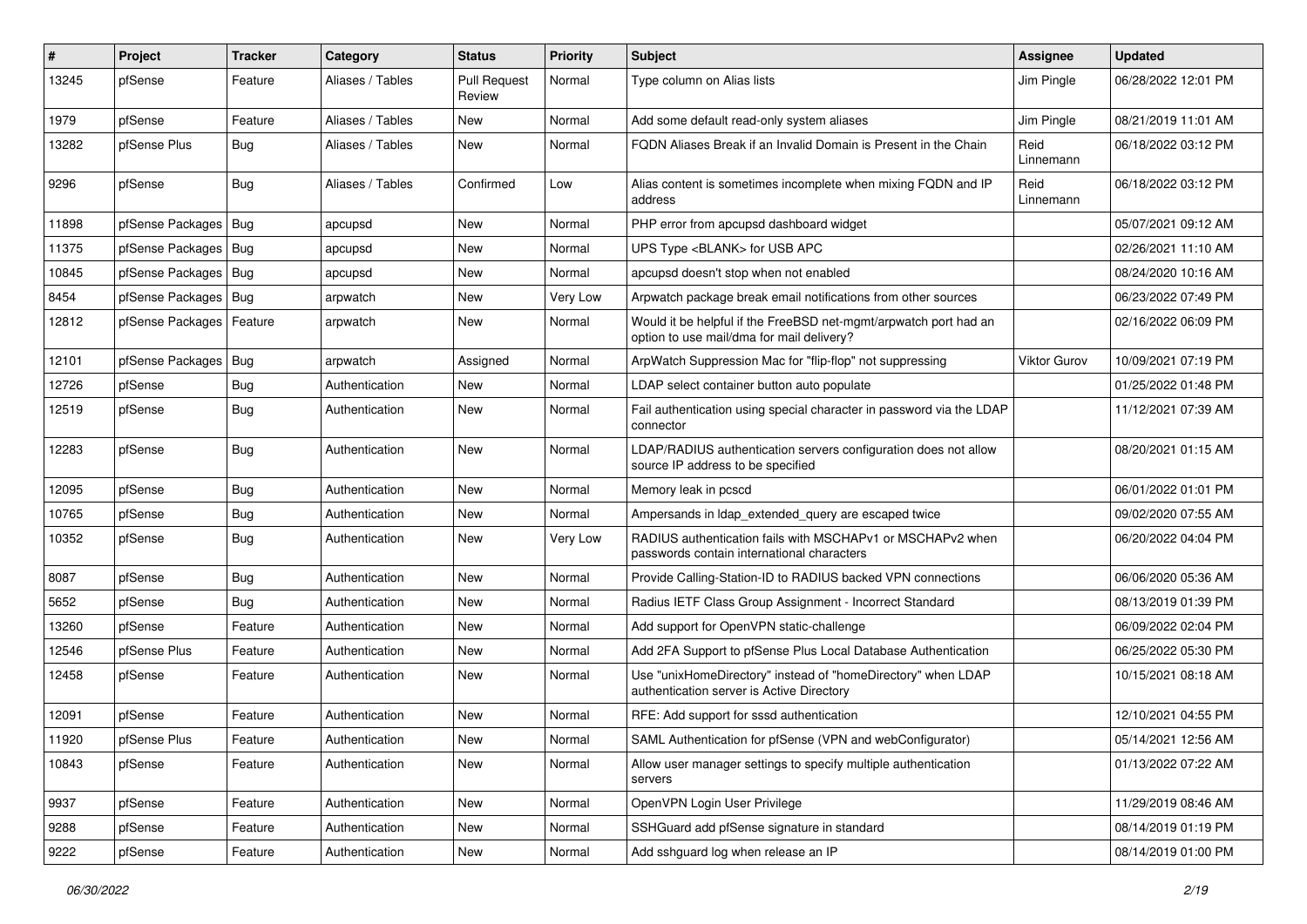| #     | Project                | <b>Tracker</b> | Category         | <b>Status</b>                 | <b>Priority</b> | Subject                                                                                                                             | <b>Assignee</b>       | <b>Updated</b>      |
|-------|------------------------|----------------|------------------|-------------------------------|-----------------|-------------------------------------------------------------------------------------------------------------------------------------|-----------------------|---------------------|
| 9165  | pfSense                | Feature        | Authentication   | New                           | Normal          | only IPs can be added to sshguard whitelist                                                                                         |                       | 04/21/2022 12:39 PM |
| 8775  | pfSense                | Feature        | Authentication   | New                           | Very Low        | Use SRV record for LDAP Authentication                                                                                              |                       | 05/06/2020 07:49 AM |
| 8694  | pfSense                | Feature        | Authentication   | New                           | Very Low        | Client CA Auth for PFSense WebGui                                                                                                   |                       | 08/21/2019 09:25 AM |
| 5825  | pfSense                | Feature        | Authentication   | <b>New</b>                    | Normal          | Allow EAP-RADIUS for authentication servers                                                                                         |                       | 08/21/2019 10:32 AM |
| 4242  | pfSense                | Feature        | Authentication   | <b>New</b>                    | Normal          | Two Factor or OTP Authentication for Admin Interface                                                                                |                       | 01/04/2022 12:07 PM |
| 4098  | pfSense                | Feature        | Authentication   | <b>New</b>                    | Normal          | Add option to force a password change on login                                                                                      |                       | 08/21/2019 10:31 AM |
| 13093 | pfSense                | Bug            | Authentication   | In Progress                   | Normal          | LDAP authentication fails with extended query and RFC2307 group<br>lookups enabled                                                  | Chris Linstruth       | 06/28/2022 06:09 PM |
| 12715 | pfSense                | Bug            | Authentication   | <b>New</b>                    | Normal          | Long system startup time when LDAP is configured and unavailable<br>during startup.                                                 | Christian<br>McDonald | 01/24/2022 05:50 AM |
| 12863 | pfSense                | Feature        | Authentication   | New                           | Very Low        | dynamically tune sha512crypt rounds                                                                                                 | Jim Pingle            | 03/19/2022 12:53 PM |
| 6742  | pfSense                | Feature        | Authentication   | <b>New</b>                    | Normal          | OAuth2 authentication for OpenVPN (and for FreeRadius)                                                                              | Jim Thompson          | 10/19/2020 09:19 AM |
| 11626 | pfSense Plus           | Bug            | Authentication   | <b>New</b>                    | Normal          | Google LDAP connection failed due to lack of SNI for TLS 1.3                                                                        | Luiz Souza            | 06/27/2022 07:23 AM |
| 12225 | pfSense                | Bug            | Authentication   | <b>Pull Request</b><br>Review | Normal          | Group membership field is not needed for remote groups                                                                              | <b>Viktor Gurov</b>   | 06/28/2022 12:01 PM |
| 11266 | pfSense Packages       | Feature        | AutoConfigBackup | <b>New</b>                    | Very Low        | Give an option to list restore point in "reverse" order/latest at the top.                                                          |                       | 01/19/2021 06:58 PM |
| 12767 | pfSense Packages   Bug |                | Avahi            | New                           | Normal          | Package radavahi-daemon does does not exist in current pfSense<br>version and it has been removed"" message on pfSense 2.7 restore  |                       | 02/07/2022 11:28 AM |
| 12329 | pfSense Packages       | Feature        | Avahi            | New                           | Normal          | Add optional floating firewall rules for IPv4 and IPv6                                                                              |                       | 02/09/2022 04:43 PM |
| 9497  | pfSense Packages       | Bug            | AWS VPC          | New                           | Normal          | AWS VPN Wizard: WebGUI times out.                                                                                                   |                       | 11/13/2019 10:07 AM |
| 9495  | pfSense Packages   Bug |                | AWS VPC          | <b>New</b>                    | Normal          | AWS VPC VPN wizard produces incorrect config (SHA256 should<br>be SHA1)                                                             |                       | 08/19/2019 02:45 PM |
| 13039 | pfSense Packages       | Feature        | AWS VPC          | New                           | Normal          | Handle transit gateway VPNs in the AWS VPN wizard                                                                                   |                       | 04/11/2022 07:31 AM |
| 10900 | pfSense Packages       | Bug            | Backup           | Feedback                      | Normal          | /packages/backup/backup.php?a=download&t=backup HTTP 504,<br>or Sends PHP Error Message as ASCII/Text file Named<br>pfsense.bak.tgz |                       | 04/05/2022 01:51 AM |
| 11098 | pfSense Packages       | Bug            | Backup           | Feedback                      | Normal          | Backup Files and Directories plugin crashes firewall if /root specified<br>as backup location                                       | Viktor Gurov          | 12/23/2021 10:45 AM |
| 13289 | pfSense                | Bug            | Backup / Restore | <b>New</b>                    | Low             | Attempting to restore a 0 byte "config.xml" prints an error that the<br>file cannot be read                                         |                       | 06/28/2022 12:01 PM |
| 12774 | pfSense                | Bug            | Backup / Restore | <b>New</b>                    | Normal          | Picture widget image is not saved in backup                                                                                         |                       | 04/04/2022 04:48 AM |
| 12249 | pfSense                | Bug            | Backup / Restore | New                           | Normal          | HAProxy causing failed ACB backups                                                                                                  |                       | 11/15/2021 11:58 PM |
| 11110 | pfSense                | <b>Bug</b>     | Backup / Restore | New                           | Normal          | Backup file should be checked before restoring a specific area                                                                      |                       | 12/05/2020 02:50 PM |
| 8076  | pfSense                | <b>Bug</b>     | Backup / Restore | New                           | Normal          | User can easily apply an unusable interface configuration after<br>restore                                                          |                       | 08/14/2019 10:52 AM |
| 7757  | pfSense                | Bug            | Backup / Restore | New                           | Normal          | Auto Config Backup fails to upload unless Default Gateway is up                                                                     |                       | 08/16/2019 12:47 PM |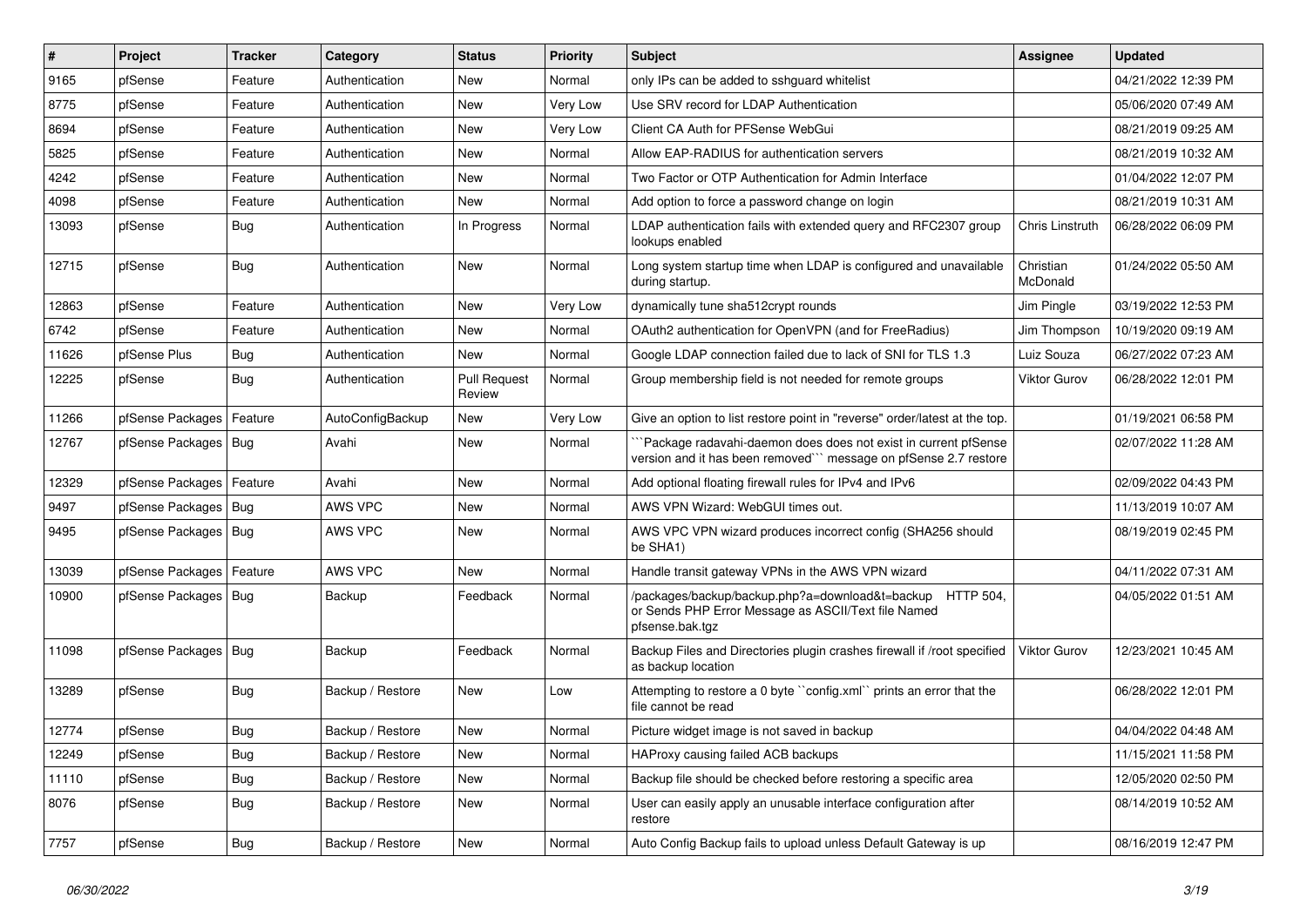| #     | Project                       | <b>Tracker</b> | Category         | <b>Status</b> | <b>Priority</b> | <b>Subject</b>                                                                                           | Assignee              | <b>Updated</b>      |
|-------|-------------------------------|----------------|------------------|---------------|-----------------|----------------------------------------------------------------------------------------------------------|-----------------------|---------------------|
| 1738  | pfSense                       | Bug            | Backup / Restore | New           | <b>Very Low</b> | Restore fails when username in backup is not matching                                                    |                       | 12/11/2021 07:51 PM |
| 12553 | pfSense                       | Feature        | Backup / Restore | <b>New</b>    | Normal          | Auto Config Backup: Allow selecting multiple backups for deletion                                        |                       | 02/22/2022 04:27 AM |
| 9775  | pfSense                       | Feature        | Backup / Restore | New           | Normal          | AutoConfigBackup - Rolling per day/hour cap on changes, retention<br>policy                              |                       | 09/20/2019 09:19 AM |
| 7688  | pfSense                       | Feature        | Backup / Restore | <b>New</b>    | Low             | AutoConfigBackup - Info Icon - username only                                                             |                       | 10/22/2017 10:46 AM |
| 6608  | pfSense                       | Feature        | Backup / Restore | <b>New</b>    | Low             | backup and restore dhcp                                                                                  |                       | 07/13/2016 04:09 PM |
| 4681  | pfSense                       | Feature        | Backup / Restore | New           | Normal          | AutoConfigBackup make a way to easily download a saved backup                                            |                       | 08/16/2019 12:46 PM |
| 3697  | pfSense                       | Feature        | Backup / Restore | New           | Normal          | New backup/restore area: Certificates                                                                    |                       | 03/11/2017 11:30 AM |
| 3696  | pfSense                       | Feature        | Backup / Restore | New           | Normal          | Multiple items backup/restore                                                                            |                       | 06/06/2014 02:33 PM |
| 1367  | pfSense                       | Feature        | Backup / Restore | <b>New</b>    | Normal          | Input validation on partial config restores                                                              |                       | 03/21/2011 01:16 AM |
| 286   | pfSense                       | Feature        | Backup / Restore | New           | Normal          | Backup/restore users individually                                                                        |                       | 01/09/2021 03:48 PM |
| 13205 | pfSense Docs                  | New Content    | Backup / Restore | Feedback      | Normal          | <b>ZFS Boot Environment documentation</b>                                                                | Christian<br>McDonald | 05/31/2022 10:55 AM |
| 13132 | pfSense                       | Bug            | Backup / Restore | <b>New</b>    | Normal          | Two SSHDATA Sections in Restored Config Breaks Unit                                                      | Jim Pingle            | 06/29/2022 07:53 AM |
| 11563 | pfSense Packages   Bug        |                | <b>BIND</b>      | <b>New</b>    | High            | BIND GUI writes TXT records > 255 characters                                                             |                       | 02/27/2021 07:11 AM |
| 11074 | pfSense Packages   Bug        |                | <b>BIND</b>      | New           | Low             | bind Zone Settings Zones, Save button opens "Confirmation<br>required to save changes"                   |                       | 11/16/2020 11:08 AM |
| 10760 | pfSense Packages   Bug        |                | <b>BIND</b>      | <b>New</b>    | High            | pfSense BIND 9.14.12 server terminates due to assertion failure                                          |                       | 07/11/2020 04:53 PM |
| 10693 | pfSense Packages   Bug        |                | BIND             | New           | Normal          | pfSense Bind Zone Editor UI does not update zone serial number<br>when a change is made                  |                       | 09/01/2021 12:51 AM |
| 10445 | pfSense Packages   Bug        |                | <b>BIND</b>      | Feedback      | Normal          | BIND crashed when added RPZ. rpz is not a master or slave zone.                                          |                       | 04/21/2022 12:40 PM |
| 10330 | pfSense Packages   Bug        |                | <b>BIND</b>      | Feedback      | Normal          | BIND zone configuration displays wrong DS resource record with<br>inline DNSSEC signing enabled          |                       | 04/21/2022 12:40 PM |
| 8197  | pfSense Packages   Bug        |                | <b>BIND</b>      | New           | Normal          | BIND UI fails to properly update zone with inline DNSSEC signing<br>enabled                              |                       | 02/18/2019 05:23 PM |
| 11634 | pfSense Packages   Regression |                | <b>BIND</b>      | New           | Normal          | bind hangs when pfsense is reconnecting as an openvpn client to a<br>TUN openvpn server                  |                       | 03/14/2021 07:23 AM |
| 9916  | pfSense Packages              | Feature        | <b>BIND</b>      | Feedback      | Normal          | Check allow-transfer in custom option when the zone is slave                                             |                       | 04/21/2022 12:40 PM |
| 8199  | pfSense Packages              | Feature        | <b>BIND</b>      | <b>New</b>    | Normal          | Support reordering and/or sort alphabetically across BIND package                                        |                       | 12/12/2017 02:05 AM |
| 8146  | pfSense Packages   Feature    |                | <b>BIND</b>      | <b>New</b>    | Normal          | Zone Domain Records more powerfull for BIND Zones                                                        |                       | 08/13/2019 09:39 AM |
| 13114 | pfSense Packages   Bug        |                | <b>BIND</b>      | Feedback      | Normal          | BIND calls rndc in rc_stop when named is not running                                                     | <b>Stuart Wyatt</b>   | 05/04/2022 12:41 PM |
| 12869 | pfSense Packages   Bug        |                | <b>BIND</b>      | Feedback      | Normal          | Bind DNS Package AAAA filtering Broken on new ZFS Installs                                               | Viktor Gurov          | 03/09/2022 12:38 PM |
| 11343 | pfSense Packages   Bug        |                | <b>BIND</b>      | Feedback      | Low             | Invalid link to pfSense-pkg-bind changelog                                                               | Viktor Gurov          | 04/05/2022 08:12 AM |
| 13002 | pfSense Packages   Regression |                | <b>BIND</b>      | Feedback      | Normal          | BIND 9.16_13 could not find existing DNSSEC keys at<br>/cf/named/etc/namedb/keys due to directory change | <b>Viktor Gurov</b>   | 03/31/2022 12:14 PM |
| 4472  | pfSense                       | Feature        | Build / Release  | New           | Normal          | Cryptographically sign every (sub-)release                                                               |                       | 08/13/2019 12:53 PM |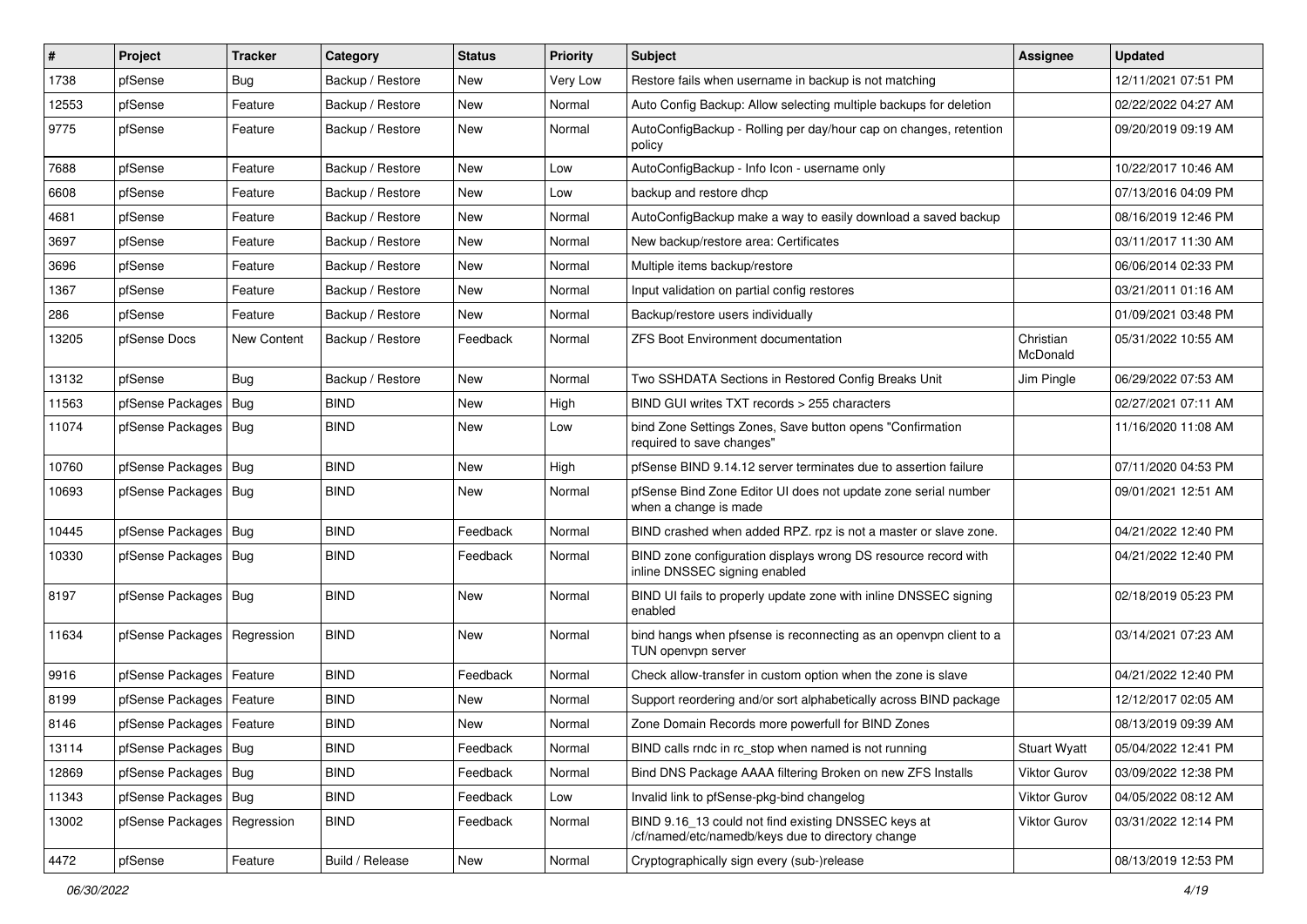| $\vert$ # | Project      | <b>Tracker</b> | Category              | <b>Status</b>                 | <b>Priority</b> | <b>Subject</b>                                                                    | Assignee             | <b>Updated</b>      |
|-----------|--------------|----------------|-----------------------|-------------------------------|-----------------|-----------------------------------------------------------------------------------|----------------------|---------------------|
| 12782     | pfSense      | Todo           | Build / Release       | New                           | Normal          | Disable compatibility flag                                                        | <b>Brad Davis</b>    | 06/28/2022 12:01 PM |
| 12730     | pfSense      | Bug            | Captive Portal        | <b>New</b>                    | Normal          | RADIUS accounting does not work if WAN is down                                    |                      | 01/26/2022 05:13 AM |
| 12648     | pfSense      | <b>Bug</b>     | Captive Portal        | <b>New</b>                    | Normal          | Undocumented variables 'listenporthttp' and 'listenporthttps'                     |                      | 12/28/2021 10:44 AM |
| 12467     | pfSense      | Bug            | Captive Portal        | New                           | Normal          | CP error on client disconnect after reboot                                        |                      | 10/17/2021 05:35 AM |
| 12357     | pfSense      | Bug            | Captive Portal        | <b>New</b>                    | Normal          | Captive Portal popup Logout button loads full login page in popup<br>when clicked |                      | 10/27/2021 12:10 PM |
| 7553      | pfSense      | <b>Bug</b>     | <b>Captive Portal</b> | Confirmed                     | Very Low        | Captive portal on a parent interface blocks traffic on VLAN interfaces<br>too     |                      | 08/19/2018 03:15 PM |
| 5658      | pfSense      | <b>Bug</b>     | Captive Portal        | Confirmed                     | Low             | Files with the same name cannot be uploaded to multiple captive<br>portal zones   |                      | 12/18/2015 07:19 PM |
| 13290     | pfSense      | Regression     | <b>Captive Portal</b> | Feedback                      | Normal          | Error "dummynet: bad switch 21!" with Captive Portals and Limiters<br>active      |                      | 06/30/2022 08:06 AM |
| 13220     | pfSense      | Feature        | Captive Portal        | <b>New</b>                    | Very Low        | Voucher per-roll bandwidth restrictions and traffic quotas                        |                      | 05/26/2022 08:16 AM |
| 13219     | pfSense      | Feature        | Captive Portal        | New                           | Very Low        | Enable/Disable single voucher roll                                                |                      | 05/26/2022 08:14 AM |
| 11379     | pfSense      | Feature        | <b>Captive Portal</b> | <b>New</b>                    | Normal          | <b>Template Roll Printer</b>                                                      |                      | 02/07/2021 05:26 AM |
| 11189     | pfSense      | Feature        | Captive Portal        | <b>New</b>                    | Normal          | Captive Portal - Tarpit option                                                    |                      | 12/23/2020 06:44 PM |
| 9627      | pfSense      | Feature        | Captive Portal        | <b>New</b>                    | Normal          | Captive Portal only shows authenticated users                                     |                      | 08/14/2019 02:48 PM |
| 7971      | pfSense      | Feature        | Captive Portal        | New                           | Normal          | Allow import, export and synchronization of MACs under Captive<br>Portal service  |                      | 10/19/2017 04:56 AM |
| 6956      | pfSense      | Feature        | Captive Portal        | <b>New</b>                    | Normal          | Allow more control over concurrent logins                                         |                      | 11/23/2016 12:01 PM |
| 4724      | pfSense      | Feature        | Captive Portal        | <b>New</b>                    | Low             | Captive Portal Status Add Client Hostname                                         |                      | 05/22/2015 08:38 AM |
| 3053      | pfSense      | Feature        | Captive Portal        | <b>New</b>                    | Normal          | Automatically add DHCP static addresses to CP passthru-mac                        |                      | 06/21/2013 11:54 AM |
| 2963      | pfSense      | Feature        | Captive Portal        | New                           | Normal          | Captive Portal MAC authentication request                                         |                      | 08/22/2017 09:09 PM |
| 2573      | pfSense      | Feature        | Captive Portal        | <b>New</b>                    | Normal          | Captive Portal support of RADIUS POD (Packet of Disconnect)                       |                      | 10/17/2016 03:14 AM |
| 2545      | pfSense      | Feature        | Captive Portal        | <b>New</b>                    | Low             | CaptivePortal: Custom "Re-authenticate every x minutes"                           |                      | 07/08/2012 05:21 PM |
| 2025      | pfSense      | Feature        | Captive Portal        | <b>New</b>                    | Normal          | Captive Portal: Easy accessible Logout page instead of Logout<br>pop-up window    |                      | 02/06/2016 04:59 AM |
| 1924      | pfSense      | Feature        | Captive Portal        | <b>New</b>                    | Normal          | Ability of CP's allowed IP addresses to use aliases                               |                      | 07/26/2018 04:28 AM |
| 385       | pfSense      | Feature        | Captive Portal        | <b>New</b>                    | Normal          | Reverse captive portal                                                            |                      | 08/13/2019 12:23 PM |
| 1675      | pfSense      | Bug            | Captive Portal        | New                           | Normal          | Captive portal logout problems with pop-up blockers.                              | <b>Jared Dillard</b> | 03/28/2016 01:37 PM |
| 13272     | pfSense      | <b>Bug</b>     | Captive Portal        | <b>Pull Request</b><br>Review | Very Low        | Voucher CSV output has leading space before voucher code                          | Jim Pingle           | 06/28/2022 12:01 PM |
| 13229     | pfSense Docs | Todo           | Captive Portal        | Feedback                      | Normal          | Update documentation for IPFW to PF transition for Limiters and<br>Captive Portal | Jim Pingle           | 05/27/2022 03:04 PM |
| 3377      | pfSense      | Feature        | <b>Captive Portal</b> | <b>New</b>                    | Normal          | OAuth2 authentication in captive portal                                           | Jim Thompson         | 10/19/2020 09:13 AM |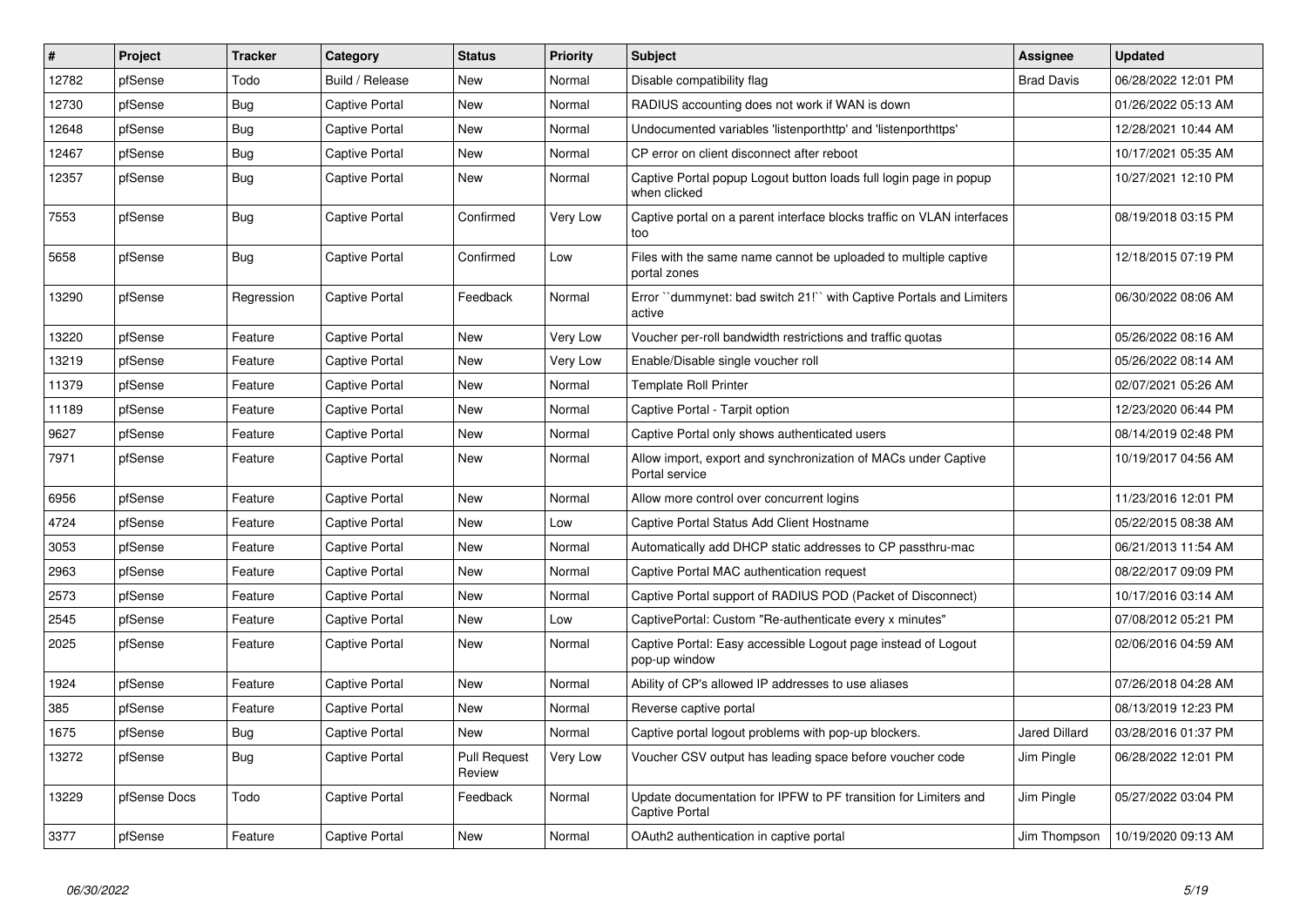| #     | Project                    | <b>Tracker</b> | Category       | <b>Status</b>                 | <b>Priority</b> | Subject                                                                                                 | <b>Assignee</b>        | <b>Updated</b>      |
|-------|----------------------------|----------------|----------------|-------------------------------|-----------------|---------------------------------------------------------------------------------------------------------|------------------------|---------------------|
| 13323 | pfSense                    | Bug            | Captive Portal | New                           | Normal          | Captive Portal breaks policy based routing for mac address<br>bypassed clients after upgrade to 22.05   | <b>Kristof Provost</b> | 06/30/2022 09:46 AM |
| 9970  | pfSense                    | Feature        | Captive Portal | New                           | Low             | Captive Portal and SAML2 Integration                                                                    | Mauro Braggio          | 10/12/2020 07:39 AM |
| 13226 | pfSense                    | Bug            | Captive Portal | Confirmed                     | Normal          | Captive Portal doesn't disconnect established OpenVPN link                                              | Reid<br>Linnemann      | 05/30/2022 10:38 AM |
| 13215 | pfSense                    | Bug            | Captive Portal | Assigned                      | Normal          | Allowed MAC/IP/Hostname traffic counts for authorized users                                             | Reid<br>Linnemann      | 05/31/2022 05:31 PM |
| 1831  | pfSense                    | Feature        | Captive Portal | <b>New</b>                    | Normal          | Captive portal IPv6 support                                                                             | Reid<br>Linnemann      | 06/28/2022 12:01 PM |
| 13110 | pfSense                    | Bug            | CARP           | New                           | Very Low        | changing CARP VIP address does not update outbound NAT<br>interface IP                                  |                        | 05/03/2022 02:52 PM |
| 8567  | pfSense                    | Bug            | CARP           | New                           | Normal          | Using IPv6 VIP alias for services may affect CARP IPv6 VIP work                                         |                        | 06/12/2018 01:26 PM |
| 8566  | pfSense                    | <b>Bug</b>     | CARP           | New                           | Normal          | Wrong IPv6 source in NS request in case using of IPv6 alias                                             |                        | 06/12/2018 01:26 PM |
| 7648  | pfSense                    | <b>Bug</b>     | CARP           | New                           | Very Low        | SPAN ports on an interface renders CARP HA inoperative                                                  |                        | 06/14/2017 09:19 PM |
| 5849  | pfSense                    | Bug            | CARP           | New                           | Normal          | Routing fail on CARP IPsec                                                                              |                        | 12/18/2021 04:41 PM |
| 4845  | pfSense                    | Bug            | CARP           | Confirmed                     | High            | CARP preemption doesn't switch to backup where connectivity<br>between systems is lost but not NIC link |                        | 07/28/2015 07:55 AM |
| 2218  | pfSense                    | Feature        | CARP           | New                           | Normal          | Ability to delay CARP master status at boot time                                                        |                        | 03/03/2021 11:57 AM |
| 2099  | pfSense                    | Todo           | CARP           | New                           | Normal          | Remove "queue" from CARP traffic                                                                        |                        | 01/19/2012 10:59 AM |
| 8100  | pfSense                    | Bug            | CARP           | New                           | Normal          | pfsync Initially Deletes States on Primary for Connections<br>Established through Secondary             | Luiz Souza             | 02/08/2022 12:59 PM |
| 13063 | pfSense Packages   Feature |                | Cellular       | <b>Pull Request</b><br>Review | Normal          | Cellular package shall support more modems and NMEA port                                                |                        | 05/06/2022 02:38 PM |
| 10796 | pfSense Packages           | Feature        | Cellular       | Feedback                      | Normal          | Huawei ME909u-521 support                                                                               |                        | 04/21/2022 12:40 PM |
| 12894 | pfSense Plus               | <b>Bug</b>     | Certificates   | New                           | Low             | duplicating freshly created certificates through refreshing                                             |                        | 03/03/2022 02:35 PM |
| 12737 | pfSense                    | <b>Bug</b>     | Certificates   | New                           | Normal          | CApath is not defined by default in curl                                                                |                        | 06/28/2022 12:01 PM |
| 11203 | pfSense                    | <b>Bug</b>     | Certificates   | New                           | Normal          | certificate manager very slow                                                                           |                        | 12/31/2020 11:57 AM |
| 7289  | pfSense                    | Bug            | Certificates   | New                           | Low             | Generating 4096bit Certificate                                                                          |                        | 08/14/2019 09:56 AM |
| 13305 | pfSense                    | Feature        | Certificates   | New                           | Normal          | Certificate Revocation page should show expiration date                                                 |                        | 06/27/2022 10:26 AM |
| 10258 | pfSense                    | Feature        | Certificates   | New                           | Very Low        | allow to sign CA                                                                                        |                        | 02/20/2020 04:20 AM |
| 2276  | pfSense                    | Feature        | Certificates   | New                           | Normal          | Remote CRL fetch support                                                                                |                        | 02/06/2016 04:14 AM |
| 1268  | pfSense                    | Feature        | Certificates   | New                           | Normal          | Allow mass renewing of certs                                                                            |                        | 11/01/2019 03:17 PM |
| 1257  | pfSense                    | Feature        | Certificates   | <b>Pull Request</b><br>Review | Normal          | Handle encypted CA/Certificate private keys                                                             |                        | 10/12/2020 07:12 AM |
| 9889  | pfSense                    | <b>Bug</b>     | Certificates   | New                           | Very Low        | CRL check for Intermediate CA CRLs fails                                                                | Jim Pingle             | 11/08/2019 11:03 AM |
| 13291 | pfSense Docs               | Todo           | Configuration  | New                           | Low             | Notification documentation                                                                              |                        | 06/21/2022 10:22 AM |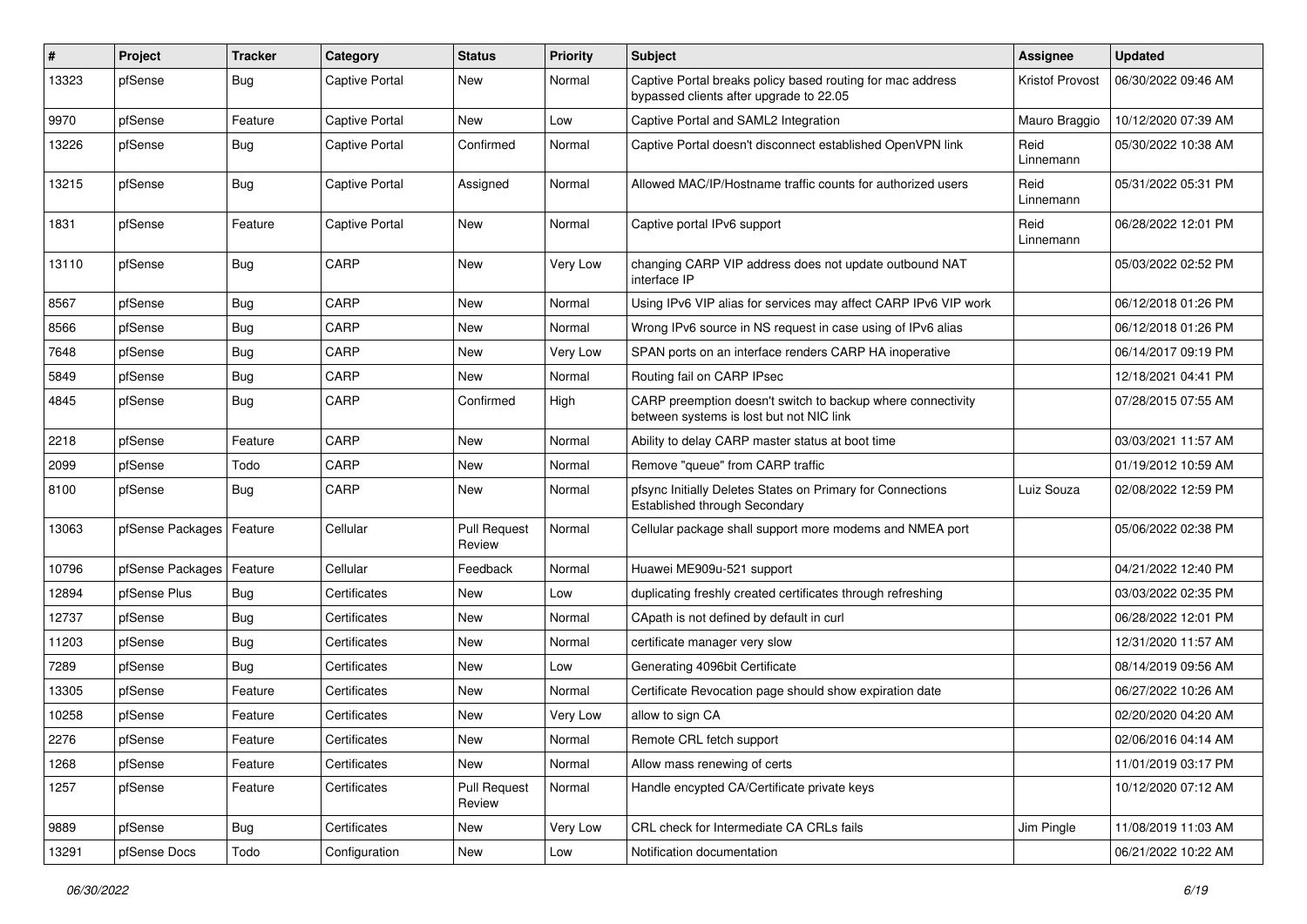| $\vert$ # | Project          | <b>Tracker</b> | Category                 | <b>Status</b>                 | <b>Priority</b> | <b>Subject</b>                                                                                                        | Assignee      | <b>Updated</b>      |
|-----------|------------------|----------------|--------------------------|-------------------------------|-----------------|-----------------------------------------------------------------------------------------------------------------------|---------------|---------------------|
| 12402     | pfSense Docs     | Todo           | Configuration            | <b>New</b>                    | Normal          | Feedback on Configuration - Advanced Configuration Options -<br>Notifications                                         |               | 09/24/2021 12:46 AM |
| 12098     | pfSense Docs     | Correction     | Configuration            | <b>New</b>                    | Normal          | Feedback on pfSense Configuration Recipes - Accessing a<br><b>CPE/Modem from Inside the Firewall</b>                  |               | 07/02/2021 02:30 AM |
| 13288     | pfSense          | <b>Bug</b>     | Configuration<br>Backend | <b>New</b>                    | Normal          | Encode FreeRADIUS Custom Options                                                                                      |               | 06/20/2022 10:36 AM |
| 12483     | pfSense          | Bug            | Configuration<br>Backend | <b>New</b>                    | Normal          | GUI creates inconsistent config.xml                                                                                   |               | 10/23/2021 06:48 AM |
| 10833     | pfSense          | <b>Bug</b>     | Configuration<br>Backend | <b>New</b>                    | Normal          | unbound exits on configuration error when link status flaps on LAN<br>interface                                       |               | 08/13/2020 11:53 PM |
| 6398      | pfSense          | Bug            | Configuration<br>Backend | <b>New</b>                    | Normal          | If config cannot be loaded due to corruption or bug, it isn't handled<br>gracefully (just stops)                      |               | 08/13/2019 01:23 PM |
| 13287     | pfSense          | Feature        | Configuration<br>Backend | <b>New</b>                    | Normal          | Encode OpenVPN Custom Options                                                                                         |               | 06/20/2022 10:33 AM |
| 3895      | pfSense          | Feature        | Configuration<br>Backend | <b>New</b>                    | Normal          | Timeout for "Apply change"                                                                                            |               | 01/25/2021 08:07 AM |
| 5902      | pfSense          | Todo           | Configuration<br>Backend | <b>New</b>                    | Normal          | Use a common place for default values                                                                                 |               | 08/13/2019 12:53 PM |
| 13249     | pfSense          | Bug            | Console Menu             | <b>New</b>                    | Normal          | Running playback comands multiple times results in PHP error                                                          |               | 06/06/2022 07:02 AM |
| 7747      | pfSense          | Feature        | Console Menu             | <b>New</b>                    | Normal          | Minor UI Tweak: Make hitting enter on the console (esp via SSH)<br>should not log you out, but simply redraw the menu |               | 08/01/2017 04:03 PM |
| 6469      | pfSense          | Feature        | Console Menu             | <b>New</b>                    | Normal          | Improve help + self documentation in console PHP shell                                                                |               | 08/13/2019 01:23 PM |
| 13268     | pfSense          | Todo           | Console Menu             | Ready To Test                 | Normal          | columns don't align nicely in console with medium-long interface<br>names                                             |               | 06/12/2022 10:32 PM |
| 13258     | pfSense          | Bug            | Console Menu             | <b>Pull Request</b><br>Review | Low             | secret menu option 100                                                                                                | Jim Pingle    | 06/28/2022 12:01 PM |
| 2693      | pfSense          | Feature        | Console Menu             | <b>New</b>                    | Normal          | Allow mapping mapping non-physical interfaces via console                                                             | Mathieu Simon | 11/27/2012 03:00 PM |
| 11970     | pfSense Packages | Bug            | Coreboot                 | New                           | Normal          | Netgate Firmware Upgrade Doesn't Work on XG-2758                                                                      |               | 04/21/2022 12:39 PM |
| 13309     | pfSense Packages | Bug            | Cron                     | Feedback                      | Normal          | Cron validation prevents special strings such as @reboot                                                              | Jim Pingle    | 06/28/2022 08:22 AM |
| 13074     | pfSense Plus     | Bug            | Cryptographic<br>Modules | <b>New</b>                    | Normal          | AES-GCM with SafeXcel on Netgate 2100 causes MBUF overload                                                            |               | 06/12/2022 11:14 AM |
| 12658     | pfSense Packages | Feature        | darkstat                 | <b>New</b>                    | Normal          | Adding prometheus metrics to darkstat                                                                                 |               | 05/27/2022 09:44 PM |
| 11759     | pfSense          | <b>Bug</b>     | Dashboard                | <b>New</b>                    | Normal          | Traffic graphs on dashboard double upload on pppoe links                                                              |               | 12/30/2021 04:00 AM |
| 9677      | pfSense          | <b>Bug</b>     | Dashboard                | <b>New</b>                    | Normal          | Dashboard hangs when widget needs data from a remote host which<br>is down                                            |               | 08/13/2019 09:15 AM |
| 9353      | pfSense          | <b>Bug</b>     | Dashboard                | <b>New</b>                    | Low             | PHPSession errors from limited access to dashboard and widgets                                                        |               | 10/06/2020 09:31 AM |
| 8157      | pfSense          | Bug            | Dashboard                | <b>New</b>                    | Very Low        | Traffic Graph clutter from time to time                                                                               |               | 12/03/2017 06:40 AM |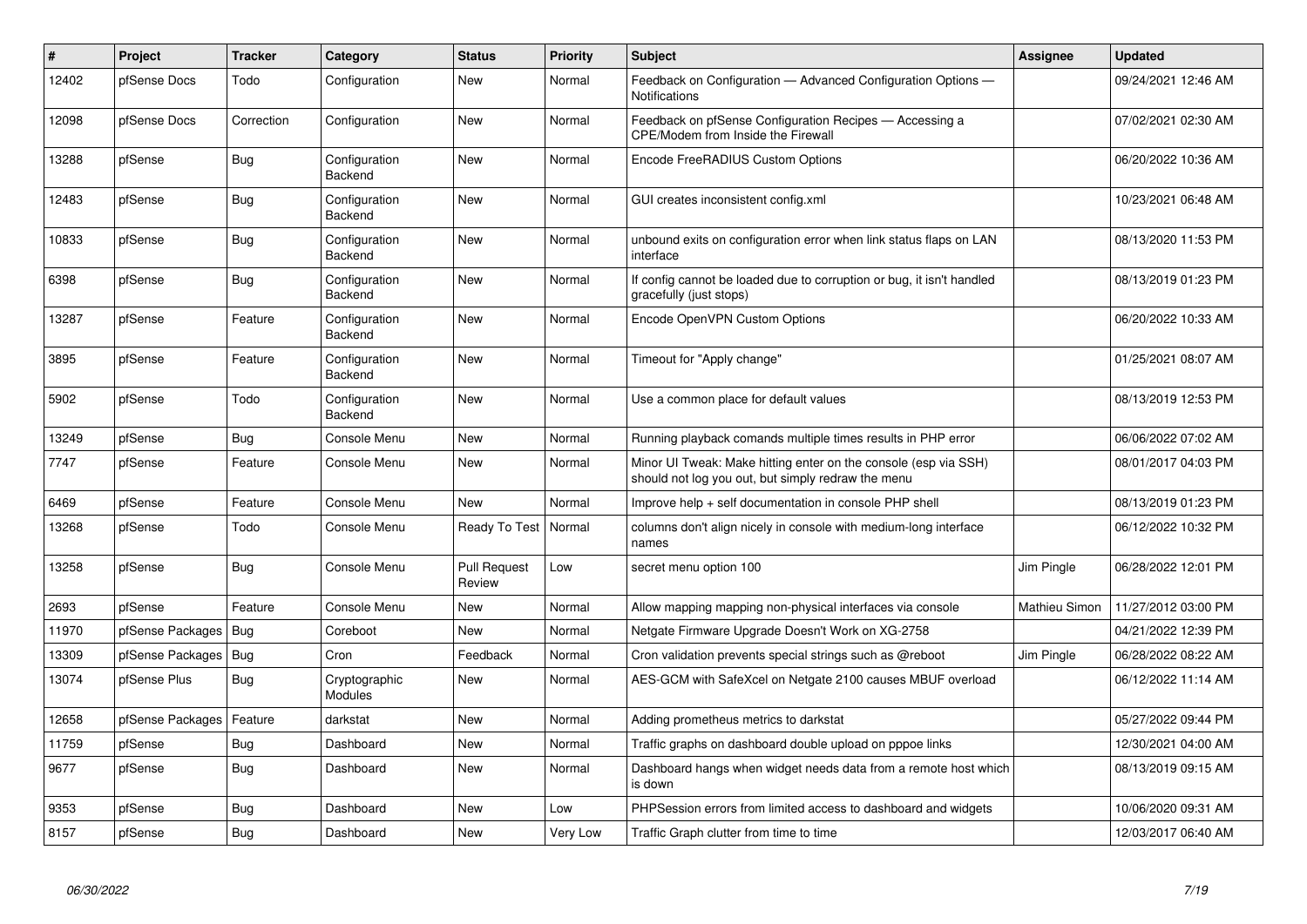| $\sharp$ | Project      | <b>Tracker</b>     | Category        | <b>Status</b>                 | <b>Priority</b> | <b>Subject</b>                                                                                         | Assignee             | <b>Updated</b>      |
|----------|--------------|--------------------|-----------------|-------------------------------|-----------------|--------------------------------------------------------------------------------------------------------|----------------------|---------------------|
| 7857     | pfSense      | <b>Bug</b>         | Dashboard       | <b>New</b>                    | Very Low        | Interfaces Widget U/I fails to wrap IPV6 addresses when the string is<br>too wide for the widget       |                      | 08/13/2019 09:15 AM |
| 7788     | pfSense      | <b>Bug</b>         | Dashboard       | New                           | Low             | Irregular updating of widgets like cpu/uptime on system widget.                                        |                      | 08/21/2019 09:03 AM |
| 7113     | pfSense      | Bug                | Dashboard       | New                           | Normal          | Interface name in Traffic Graphs                                                                       |                      | 12/31/2021 05:40 PM |
| 3411     | pfSense      | <b>Bug</b>         | Dashboard       | New                           | Low             | Interfaces and statistics dashboard widgets very slow with large<br>numbers of interfaces              |                      | 01/24/2014 02:09 AM |
| 13168    | pfSense      | Feature            | Dashboard       | New                           | Low             | Multiple Dashboard views for a single user                                                             |                      | 05/16/2022 07:53 AM |
| 13165    | pfSense      | Feature            | Dashboard       | <b>Pull Request</b><br>Review | Normal          | Feat: live update for Services dashboard widget                                                        |                      | 05/15/2022 01:48 AM |
| 10401    | pfSense      | Feature            | Dashboard       | New                           | Normal          | Request: ability to sort/separate stopped/running Service(s) on<br>Dashboard -> Services Status widget |                      | 03/31/2020 04:48 PM |
| 10395    | pfSense      | Feature            | Dashboard       | <b>New</b>                    | Low             | Add Dashboard System Information support for more PC Engines<br><b>APU</b> boards                      |                      | 02/17/2022 01:02 AM |
| 10280    | pfSense      | Feature            | Dashboard       | <b>New</b>                    | Low             | DHCP Leases widget                                                                                     |                      | 11/07/2020 09:18 PM |
| 8458     | pfSense      | Feature            | Dashboard       | <b>New</b>                    | Low             | Allow reordering of interface widget                                                                   |                      | 08/14/2019 10:52 AM |
| 7974     | pfSense      | Feature            | Dashboard       | New                           | Normal          | <b>ZFS RAID Monitor Not available</b>                                                                  |                      | 08/20/2019 01:34 PM |
| 7934     | pfSense      | Feature            | Dashboard       | <b>New</b>                    | <b>Very Low</b> | format support phone# for international use                                                            |                      | 10/12/2017 04:38 PM |
| 7182     | pfSense      | Feature            | Dashboard       | <b>New</b>                    | Normal          | Break up System Widget on the Dashboard                                                                |                      | 08/21/2019 08:59 AM |
| 5567     | pfSense      | Feature            | Dashboard       | New                           | Low             | CARP status widget does not update in real time                                                        |                      | 08/20/2019 03:33 PM |
| 4646     | pfSense      | Feature            | Dashboard       | <b>New</b>                    | Normal          | Recover valuable vertical screen real estate in dashboard                                              |                      | 04/20/2015 07:46 PM |
| 2479     | pfSense      | Feature            | Dashboard       | <b>New</b>                    | Normal          | Allow reordering of the traffic graphs on the dashboard                                                |                      | 06/08/2012 04:13 PM |
| 6390     | pfSense      | Todo               | Dashboard       | New                           | Low             | Autoscale from Traffic Graph not correct size (big graphs)                                             |                      | 05/23/2016 01:38 PM |
| 7387     | pfSense      | Bug                | Dashboard       | New                           | Low             | New Traffic Graph in dashboard resets inverted view to normal view                                     | <b>Jared Dillard</b> | 12/11/2021 08:14 PM |
| 12673    | pfSense      | <b>Bug</b>         | Dashboard       | <b>Pull Request</b><br>Review | Normal          | Firewall Logs Widget fails to update at intervals below 5 seconds.                                     | <b>Viktor Gurov</b>  | 06/28/2022 12:01 PM |
| 7244     | pfSense      | Feature            | Developer Tools | <b>New</b>                    | Normal          | Publish pfsense as a Vagrant Basebox                                                                   |                      | 01/29/2019 04:09 AM |
| 1219     | pfSense      | Feature            | Developer Tools | New                           | Low             | Ship DTRACE enabled kernels in the images                                                              |                      | 07/26/2017 03:14 AM |
| 11471    | pfSense Docs | Todo               | Development     | New                           | Low             | Feedback on Development - Developing Packages                                                          | Jim Pingle           | 02/19/2021 02:52 PM |
| 8852     | pfSense Docs | Correction         | <b>DHCP</b>     | New                           | Normal          | [feedback form] Unclear about "Client Identifier" in a static mapping                                  | Jim Pingle           | 09/23/2020 02:30 PM |
| 11071    | pfSense Docs | <b>New Content</b> | <b>DHCP</b>     | New                           | Normal          | Feedback on Services - IPv6 Router Advertisements                                                      | Jim Pingle           | 12/08/2020 09:25 AM |
| 13321    | pfSense      | Bug                | DHCP (IPv4)     | <b>Pull Request</b><br>Review | Normal          | dhcpleases handles duplicate hostnames incorrectly                                                     |                      | 06/30/2022 07:06 AM |
| 13273    | pfSense      | Bug                | DHCP (IPv4)     | <b>New</b>                    | Normal          | dholient can use conflicting recorded leases                                                           |                      | 06/14/2022 11:07 AM |
| 13263    | pfSense      | Bug                | DHCP (IPv4)     | <b>New</b>                    | Low             | Deleting a static DHCP entry when the related IP is not in the arp<br>table spams the log              |                      | 06/10/2022 11:18 AM |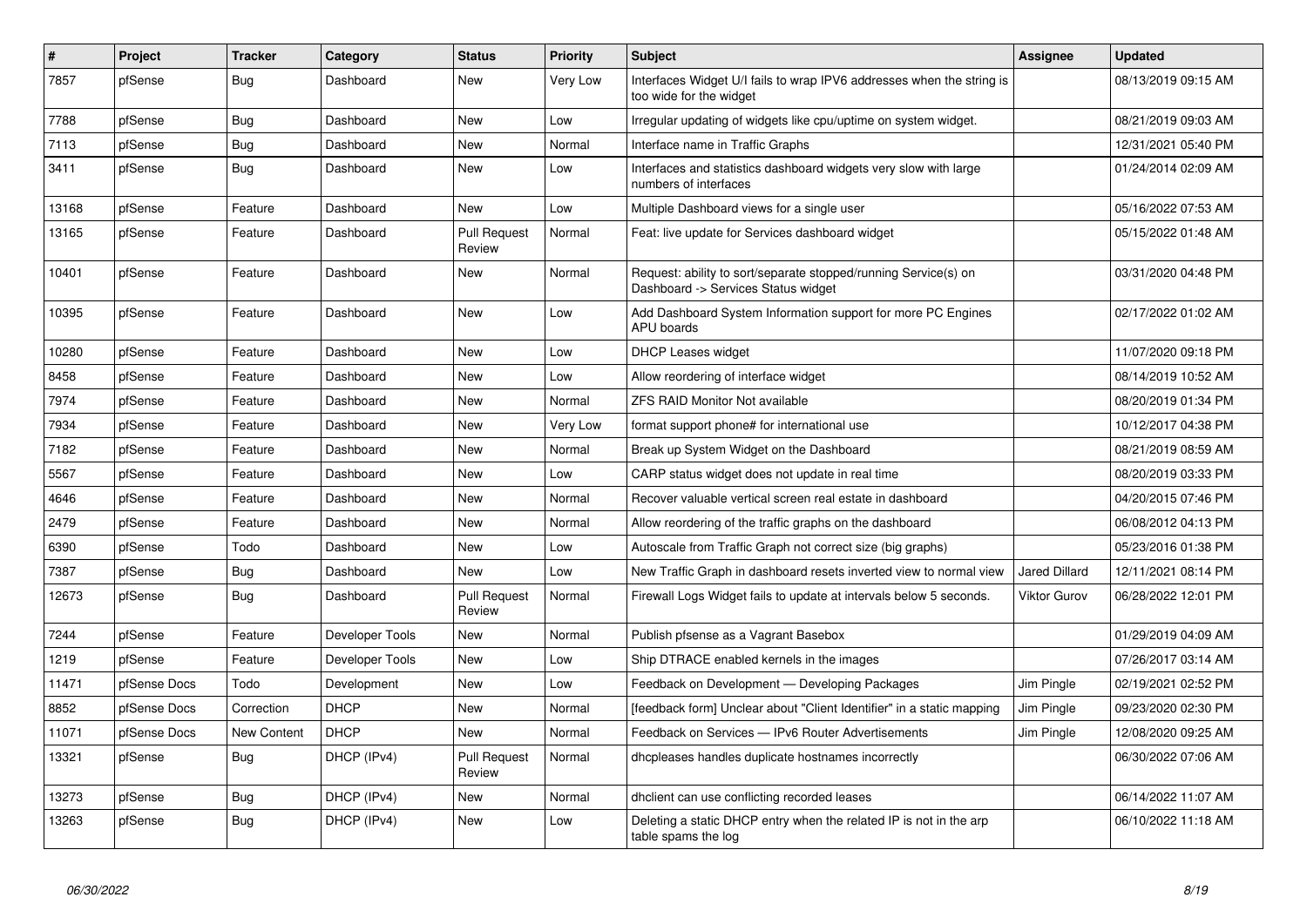| #     | Project | <b>Tracker</b> | Category    | <b>Status</b> | <b>Priority</b> | Subject                                                                                            | Assignee | <b>Updated</b>      |
|-------|---------|----------------|-------------|---------------|-----------------|----------------------------------------------------------------------------------------------------|----------|---------------------|
| 12959 | pfSense | <b>Bug</b>     | DHCP (IPv4) | Feedback      | Normal          | dhcplease process wrongly update host file if client-hostname is<br>empty                          |          | 03/28/2022 10:26 AM |
| 12922 | pfSense | <b>Bug</b>     | DHCP (IPv4) | <b>New</b>    | Normal          | Classless static routes received on DHCP WAN can override chosen<br>default gateway                |          | 03/28/2022 10:08 AM |
| 12070 | pfSense | <b>Bug</b>     | DHCP (IPv4) | <b>New</b>    | Low             | VLAN0 for WAN DHCP                                                                                 |          | 12/23/2021 04:31 PM |
| 12067 | pfSense | <b>Bug</b>     | DHCP (IPv4) | New           | Very Low        | <b>DHCP Monitoring Statistics Error</b>                                                            |          | 06/21/2021 08:39 AM |
| 9343  | pfSense | Bug            | DHCP (IPv4) | New           | Normal          | diag_arp.php times out with large DHCPD leases table                                               |          | 08/14/2019 01:19 PM |
| 8614  | pfSense | <b>Bug</b>     | DHCP (IPv4) | <b>New</b>    | Normal          | Cannot remove Additional BOOTP/DHCP Options                                                        |          | 08/21/2019 09:15 AM |
| 7172  | pfSense | <b>Bug</b>     | DHCP (IPv4) | <b>New</b>    | Normal          | Sorting by hostname in Services > DHCP Server > LAN should be<br>"natural" (alphanumeric friendly) |          | 08/20/2019 03:47 PM |
| 6362  | pfSense | <b>Bug</b>     | DHCP (IPv4) | Confirmed     | Normal          | DHCP Client ID not used                                                                            |          | 07/09/2021 06:30 AM |
| 4061  | pfSense | Bug            | DHCP (IPv4) | Confirmed     | Normal          | dhcpd doesn't send client-hostname to peer, breaking DHCP lease<br>registrations w/HA              |          | 02/24/2017 08:58 PM |
| 3771  | pfSense | Bug            | DHCP (IPv4) | <b>New</b>    | Normal          | Webinterface and dhcpdcrashes with 500+ static leases                                              |          | 08/21/2019 09:26 AM |
| 3404  | pfSense | Bug            | DHCP (IPv4) | New           | Normal          | DHCP Server Fails to Start on Interfaces that are Slow to Come<br><b>Online During Boot</b>        |          | 02/11/2014 05:09 PM |
| 13256 | pfSense | Feature        | DHCP (IPv4) | New           | Normal          | Better handling of duplicate IPs in static DHCP assignments                                        |          | 06/11/2022 04:51 PM |
| 11927 | pfSense | Feature        | DHCP (IPv4) | Feedback      | Normal          | Allow DHCP not to serve a gateway - small fix                                                      |          | 01/03/2022 04:17 PM |
| 11004 | pfSense | Feature        | DHCP (IPv4) | New           | Low             | DHCP reservations with no IP address show entries in DHCP leases                                   |          | 10/26/2020 07:22 AM |
| 10802 | pfSense | Feature        | DHCP (IPv4) | <b>New</b>    | Very Low        | Seperator for DHCP Static Mapped leases                                                            |          | 07/31/2020 10:30 AM |
| 10345 | pfSense | Feature        | DHCP (IPv4) | <b>New</b>    | Normal          | DHCP lease distinction between online and offline                                                  |          | 03/16/2020 07:56 AM |
| 10250 | pfSense | Feature        | DHCP (IPv4) | New           | Very Low        | DHCP lease view by interface                                                                       |          | 02/11/2020 07:47 AM |
| 9732  | pfSense | Feature        | DHCP (IPv4) | New           | Normal          | System UTC time offset in DHCP Option 2                                                            |          | 09/06/2019 08:39 PM |
| 9130  | pfSense | Feature        | DHCP (IPv4) | <b>New</b>    | Normal          | Request ID [#INC-16195]: DHCP - PXE Boot                                                           |          | 09/10/2020 01:39 PM |
| 8879  | pfSense | Feature        | DHCP (IPv4) | New           | Very Low        | DHCP options ADD force options                                                                     |          | 09/07/2018 09:14 AM |
| 8330  | pfSense | Feature        | DHCP (IPv4) | <b>New</b>    | Normal          | add options for ddns-local-address statements                                                      |          | 04/27/2021 12:31 PM |
| 7441  | pfSense | Feature        | DHCP (IPv4) | New           | Low             | Display start/end times for Static Mapping leases on DHCP<br>Leases/DHCPv6 Leases                  |          | 08/21/2019 10:48 AM |
| 7405  | pfSense | Feature        | DHCP (IPv4) | <b>New</b>    | Normal          | Ability to add dhcp host reservations from "Diagnostics -> ARP<br>table"                           |          | 10/12/2020 08:22 AM |
| 6960  | pfSense | Feature        | DHCP (IPv4) | New           | Normal          | Consider replacing ISC DHCP server with KEA DHCP                                                   |          | 09/24/2020 01:59 PM |
| 6615  | pfSense | Feature        | DHCP (IPv4) | New           | Normal          | new DHCP server option                                                                             |          | 08/13/2019 01:39 PM |
| 6544  | pfSense | Feature        | DHCP (IPv4) | New           | Very Low        | RFC 3046 DHCP Option 82 support (and RFC 3315/4649/4580 for<br>IPv6)                               |          | 07/13/2020 02:14 AM |
| 5080  | pfSense | Feature        | DHCP (IPv4) | New           | Normal          | Settings tab under Services>DHCP Server                                                            |          | 08/13/2019 12:53 PM |
| 4899  | pfSense | Feature        | DHCP (IPv4) | New           | Normal          | Additional BOOTP/DHCP Options should allow a force option                                          |          | 01/02/2018 02:24 PM |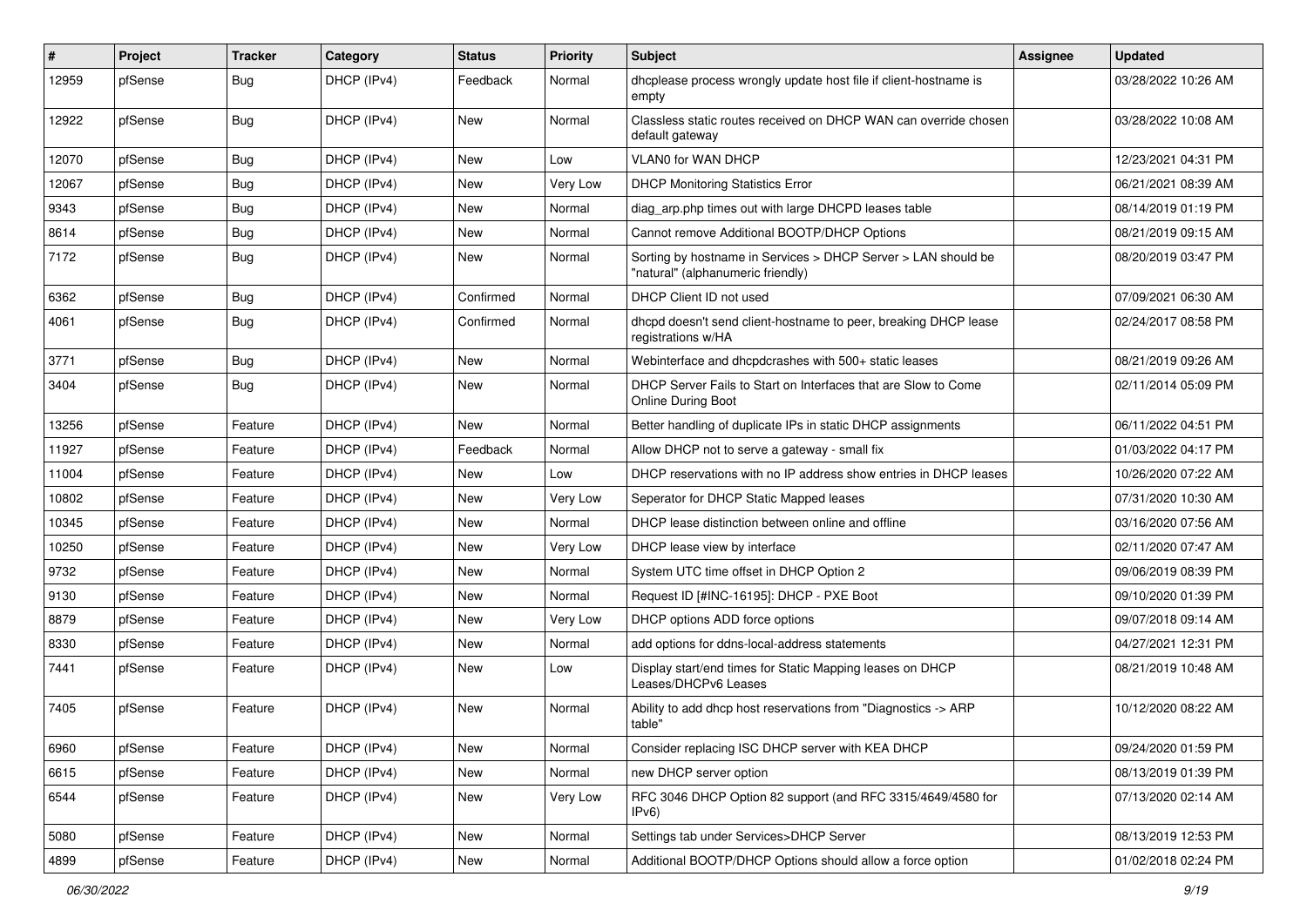| $\vert$ # | Project | <b>Tracker</b> | Category    | <b>Status</b>                 | <b>Priority</b> | <b>Subject</b>                                                                                                                     | <b>Assignee</b>      | <b>Updated</b>      |
|-----------|---------|----------------|-------------|-------------------------------|-----------------|------------------------------------------------------------------------------------------------------------------------------------|----------------------|---------------------|
| 3534      | pfSense | Feature        | DHCP (IPv4) | <b>New</b>                    | Normal          | DDNS using arbitrary zone primary                                                                                                  |                      | 07/08/2014 11:40 AM |
| 2983      | pfSense | Feature        | DHCP (IPv4) | <b>New</b>                    | Normal          | DHCPD: Add vendor-class-identifier and MAC-OIDs                                                                                    |                      | 05/29/2020 09:24 PM |
| 2774      | pfSense | Feature        | DHCP (IPv4) | New                           | Normal          | Extend DHCP Pools code to allow using different subnets                                                                            |                      | 08/19/2019 10:27 AM |
| 2323      | pfSense | Feature        | DHCP (IPv4) | New                           | Low             | GUI doesn't allow to configure DHCP server to serve IP addresses<br>belonging to subnets wich are not associated with an interface |                      | 08/19/2019 10:27 AM |
| 13250     | pfSense | Todo           | DHCP (IPv4) | <b>New</b>                    | <b>Very Low</b> | Clean up DHCP Server option language                                                                                               | Jim Pingle           | 06/28/2022 12:01 PM |
| 4451      | pfSense | <b>Bug</b>     | DHCP (IPv4) | New                           | Low             | Status DHCP Leases shows double entries for static entries without<br>IP address                                                   | <b>Phillip Davis</b> | 05/21/2022 04:55 PM |
| 8179      | pfSense | Bug            | DHCP (IPv4) | Feedback                      | Normal          | Incorrect reverse DNS zone in DHCP server config for<br>non-octet-aligned subnet mask                                              | Renato Botelho       | 02/09/2022 11:17 PM |
| 13217     | pfSense | Bug            | DHCP (IPv4) | New                           | Normal          | dhclient using default pid file location which does not exist                                                                      | Viktor Gurov         | 05/26/2022 08:09 AM |
| 13253     | pfSense | Bug            | DHCP (IPv6) | <b>New</b>                    | Normal          | dhcp6c" is not restarted when applying settings when multiple<br>WANs are configured for DHCP6                                     |                      | 06/28/2022 12:01 PM |
| 13237     | pfSense | Bug            | DHCP (IPv6) | <b>New</b>                    | Normal          | dhcp6c script cannot be executed safely                                                                                            |                      | 06/01/2022 11:20 AM |
| 12947     | pfSense | Bug            | DHCP (IPv6) | <b>Pull Request</b><br>Review | Normal          | DHCP6 client does not take any action if the interface IPv6 address<br>changes during renewal                                      |                      | 06/28/2022 12:01 PM |
| 12823     | pfSense | <b>Bug</b>     | DHCP (IPv6) | New                           | Normal          | Multiple DHCP6 WAN connections PPPoE interface 'defached'<br>status                                                                |                      | 02/18/2022 05:39 AM |
| 10822     | pfSense | Bug            | DHCP (IPv6) | New                           | Normal          | Deprecated IPv6 prefix won't be announced as deprecated to clients                                                                 |                      | 08/10/2020 09:23 AM |
| 10714     | pfSense | Bug            | DHCP (IPv6) | <b>New</b>                    | Normal          | radvd only gives out the prefix of the "first" IPv6 address of an<br>interface                                                     |                      | 10/06/2020 01:03 PM |
| 9136      | pfSense | Bug            | DHCP (IPv6) | New                           | High            | IPv6 Tracking Interfaces Lose IPv6 Address in Certain Cases                                                                        |                      | 04/21/2022 12:39 PM |
| 7821      | pfSense | <b>Bug</b>     | DHCP (IPv6) | <b>New</b>                    | Normal          | GIF does not support broadcast                                                                                                     |                      | 08/29/2017 10:50 AM |
| 7734      | pfSense | <b>Bug</b>     | DHCP (IPv6) | <b>New</b>                    | Normal          | Using opton ia pd0 does not renew prefix and prefix get dropped                                                                    |                      | 07/31/2017 03:46 AM |
| 7138      | pfSense | Bug            | DHCP (IPv6) | Assigned                      | Normal          | Pfsense wide dhcpv6 client doesn't recognise ifid statement                                                                        |                      | 04/21/2022 12:39 PM |
| 6691      | pfSense | Bug            | DHCP (IPv6) | New                           | Normal          | dhcp6c quits after only two tries if no response was received                                                                      |                      | 12/07/2020 04:25 PM |
| 6051      | pfSense | Bug            | DHCP (IPv6) | New                           | Normal          | DHCPv6 Client Failure for additional WAN Address causes<br>2-seconds-service-restart-loop                                          |                      | 12/03/2020 01:08 AM |
| 13248     | pfSense | Regression     | DHCP (IPv6) | New                           | Normal          | IPv6 Router Advertisements runs when config.xml does not contain<br>an entry for the interface                                     |                      | 06/05/2022 07:44 PM |
| 12581     | pfSense | Regression     | DHCP (IPv6) | <b>New</b>                    | Normal          | CARP IPv6 assigned address does not get advertised to endpoints<br>with RADV                                                       |                      | 12/16/2021 02:34 PM |
| 13296     | pfSense | Feature        | DHCP (IPv6) | New                           | Normal          | Add support for DHCP6 OPTION_PD_EXCLUDE (RFC 6603)                                                                                 |                      | 06/24/2022 10:10 PM |
| 9575      | pfSense | Feature        | DHCP (IPv6) | New                           | Very Low        | RFC 7078 - Distributing Address Selection Policy Using DHCPv6                                                                      |                      | 08/14/2019 02:39 PM |
| 9536      | pfSense | Feature        | DHCP (IPv6) | New                           | Normal          | Support dynamic prefix in DHCPv6 Server                                                                                            |                      | 05/25/2022 04:27 AM |
| 6283      | pfSense | Feature        | DHCP (IPv6) | New                           | Normal          | Register DHCPv6 leases with DNS resolver                                                                                           |                      | 08/21/2019 10:48 AM |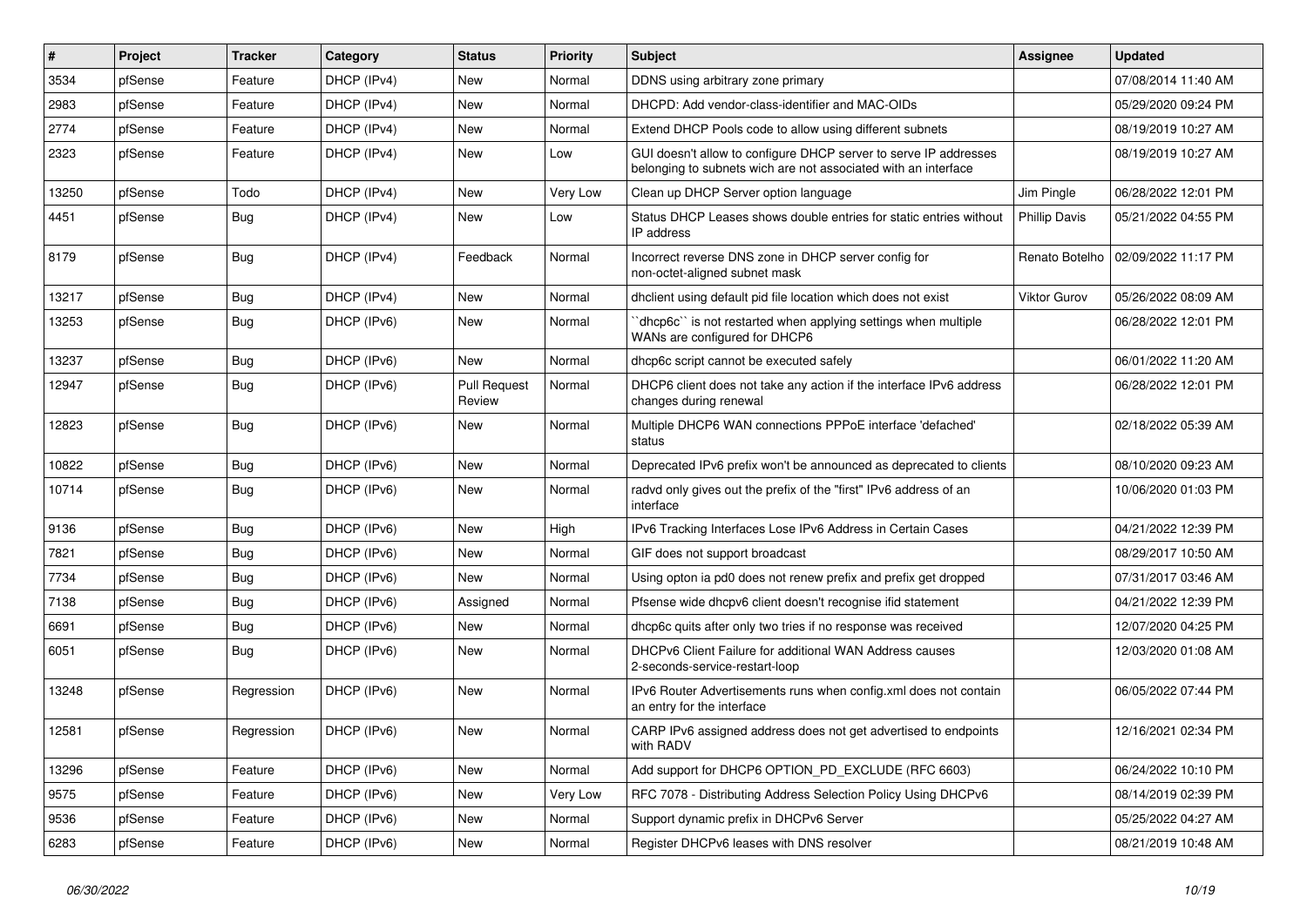| #     | Project      | <b>Tracker</b> | Category             | <b>Status</b>                 | <b>Priority</b> | Subject                                                                      | <b>Assignee</b>    | <b>Updated</b>      |
|-------|--------------|----------------|----------------------|-------------------------------|-----------------|------------------------------------------------------------------------------|--------------------|---------------------|
| 5950  | pfSense      | Feature        | DHCP (IPv6)          | New                           | Normal          | DHCPv6 Server support for PD of PD-obtained networks                         |                    | 03/04/2016 03:04 AM |
| 3185  | pfSense      | Feature        | DHCP (IPv6)          | New                           | Normal          | Accommodate a DHCPv6 failover-like mechanism                                 |                    | 11/24/2017 10:44 AM |
| 6873  | pfSense      | Bug            | DHCP (IPv6)          | New                           | Low             | radvd - Too many addresses in RDNSS section when previously<br>using DHCPv6  | Dominic<br>McKeown | 06/06/2018 10:45 AM |
| 12508 | pfSense      | <b>Bug</b>     | <b>DHCP Relay</b>    | New                           | Normal          | DHCP Relay over VPN                                                          |                    | 11/06/2021 11:25 AM |
| 11149 | pfSense      | <b>Bug</b>     | <b>DHCP Relay</b>    | New                           | Normal          | DHCP relay won't start with DHCP server behind gateway                       |                    | 03/22/2021 05:13 AM |
| 10715 | pfSense      | Bug            | <b>DHCP Relay</b>    | New                           | Normal          | DHCPv6 relay always uses the "first" IPv6 address of an interface            |                    | 06/29/2020 05:01 AM |
| 4680  | pfSense      | <b>Bug</b>     | <b>DHCP Relay</b>    | <b>New</b>                    | Normal          | DHCP relay does not work with DHCP server on other end of<br>OpenVPN tunnel  |                    | 05/05/2015 06:55 PM |
| 12120 | pfSense      | Feature        | <b>DHCP Relay</b>    | New                           | Normal          | Permit several sets of destination DHCP servers in DHCP relay                |                    | 07/11/2021 05:41 PM |
| 9680  | pfSense      | Feature        | DHCP Relav           | New                           | Normal          | Seperate DHCP Server and relay per interface                                 |                    | 02/27/2020 10:47 AM |
| 10904 | pfSense      | Feature        | <b>DHCP Relay</b>    | <b>Pull Request</b><br>Review | Normal          | Support vti interfaces in dhcrelay                                           | Luiz Souza         | 10/12/2020 07:35 AM |
| 12757 | pfSense      | Bug            | Diagnostics          | <b>Pull Request</b><br>Review | Very Low        | Clean up /etc/inc/filter.inc use of pfctl -F                                 |                    | 06/28/2022 12:01 PM |
| 7848  | pfSense      | Bug            | Diagnostics          | New                           | Low             | NDP Table Sort by Expiration Error                                           |                    | 08/26/2019 02:56 PM |
| 7590  | pfSense      | Bug            | Diagnostics          | New                           | Normal          | diag edit do not save when nothing to sae (in directory browse view)         |                    | 05/20/2017 05:04 PM |
| 7589  | pfSense      | <b>Bug</b>     | Diagnostics          | <b>New</b>                    | Normal          | diag edit.php old print info box                                             |                    | 05/20/2017 05:02 PM |
| 3796  | pfSense      | Bug            | Diagnostics          | Confirmed                     | Normal          | States summary fails and is very slow with large state tables                |                    | 12/11/2021 08:03 PM |
| 13322 | pfSense      | Feature        | Diagnostics          | New                           | Low             | Define Packet Capture Protocol                                               |                    | 06/30/2022 06:45 AM |
| 12343 | pfSense      | Feature        | Diagnostics          | <b>New</b>                    | Low             | Real time traffic monitoring                                                 |                    | 09/06/2021 01:26 PM |
| 11856 | pfSense      | Feature        | Diagnostics          | New                           | Normal          | Replace/add Alias or DNS names for known LAN addresses in the<br>State table |                    | 04/27/2021 08:01 AM |
| 9718  | pfSense      | Feature        | Diagnostics          | <b>New</b>                    | Low             | Make diag_states_summary table sortable                                      |                    | 10/06/2020 09:12 AM |
| 7459  | pfSense      | Feature        | Diagnostics          | New                           | Low             | "Refresh" button for Diagnostics/Tables display                              |                    | 08/21/2019 09:27 AM |
| 7442  | pfSense      | Feature        | Diagnostics          | New                           | Low             | Suggestions for Diagnostics / ARP Table and Diagnostics / NDP<br>Table       |                    | 08/21/2019 09:27 AM |
| 6804  | pfSense      | Feature        | Diagnostics          | New                           | Very Low        | Add row counter into Diagnostics -> Edit File                                |                    | 08/20/2019 03:44 PM |
| 5556  | pfSense      | Feature        | Diagnostics          | New                           | Normal          | No error when downloading non-existing file on Diagnostics/Execute           |                    | 08/20/2019 03:43 PM |
| 4914  | pfSense      | Feature        | Diagnostics          | New                           | Low             | <b>Packet Capture Settings</b>                                               |                    | 08/20/2019 08:51 AM |
| 4456  | pfSense      | Feature        | Diagnostics          | New                           | Normal          | Packet capture additional filtering options                                  |                    | 08/20/2019 03:30 PM |
| 1656  | pfSense      | Feature        | Diagnostics          | New                           | Normal          | Teach pfctl to kill states by port number                                    |                    | 08/21/2019 09:55 AM |
| 12791 | pfSense Docs | New Content    | Diagnostics          | New                           | Normal          | Diagnostic Information for Support (pfSense)                                 |                    | 02/13/2022 08:49 PM |
| 12883 | pfSense Docs | Todo           | <b>DNS</b>           | New                           | Normal          | Feedback on Services - DNS Resolver - Host Overrides                         |                    | 02/28/2022 07:54 PM |
| 7329  | pfSense      | <b>Bug</b>     | <b>DNS Forwarder</b> | New                           | Low             | DHCP Not Updating DNS                                                        |                    | 01/21/2022 09:16 PM |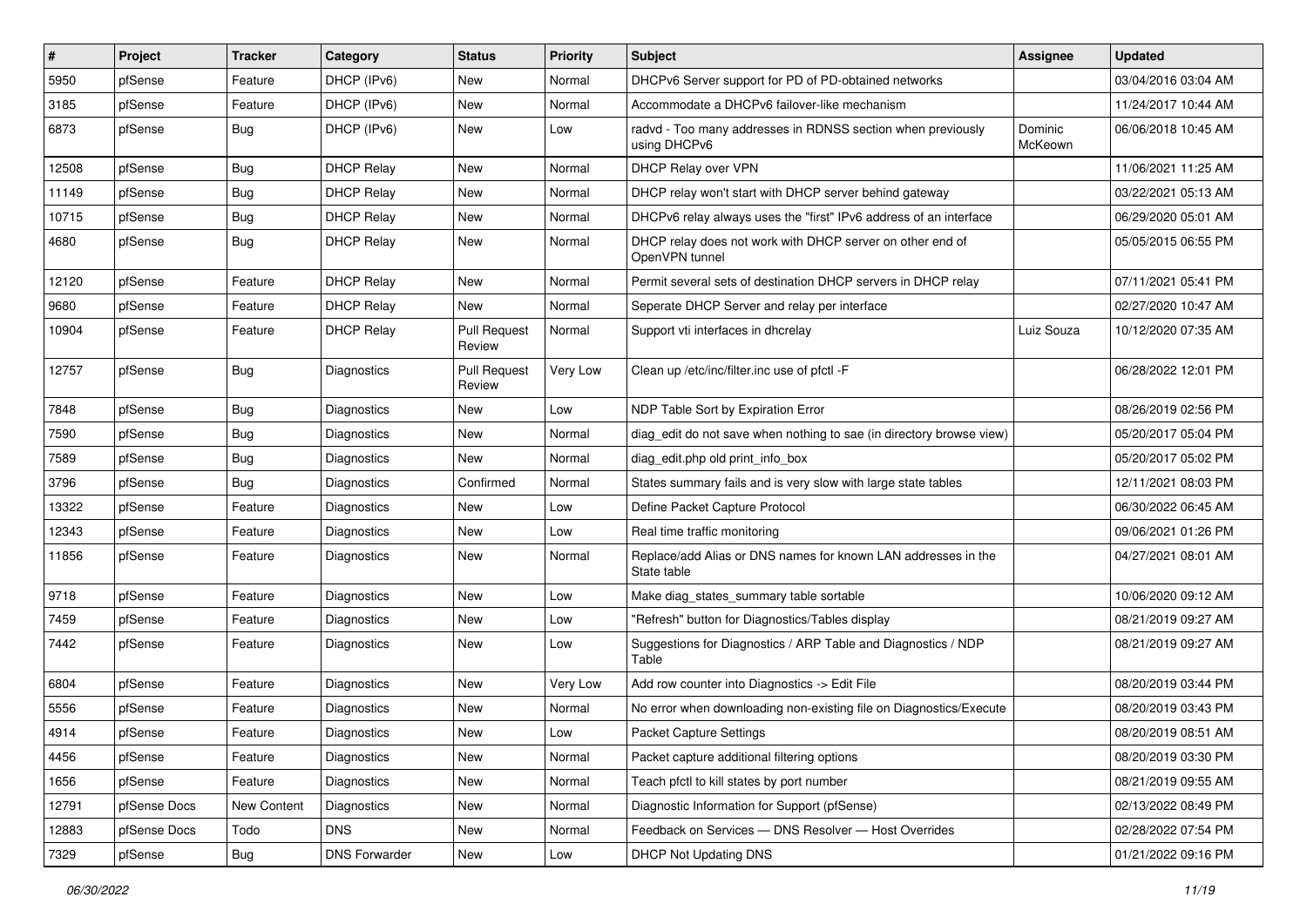| $\vert$ # | Project | <b>Tracker</b> | Category             | <b>Status</b> | <b>Priority</b> | <b>Subject</b>                                                                                                                | <b>Assignee</b> | <b>Updated</b>      |
|-----------|---------|----------------|----------------------|---------------|-----------------|-------------------------------------------------------------------------------------------------------------------------------|-----------------|---------------------|
| 12139     | pfSense | Feature        | <b>DNS Forwarder</b> | <b>New</b>    | Normal          | Add support in for specifying a DNSMASQ configuration file                                                                    |                 | 07/16/2021 09:45 PM |
| 2410      | pfSense | Feature        | <b>DNS Forwarder</b> | <b>New</b>    | Normal          | Support name based aliasing via CNAMEs or some other<br>mechanism.                                                            |                 | 12/11/2012 09:56 PM |
| 13254     | pfSense | Bug            | <b>DNS Resolver</b>  | <b>New</b>    | Normal          | DNS resolver does not update "unbound.conf" file during link down<br>events                                                   |                 | 06/28/2022 12:01 PM |
| 12612     | pfSense | Bug            | <b>DNS Resolver</b>  | <b>New</b>    | Normal          | DNS Resolver is restarted during every "rc.newwanip" event                                                                    |                 | 06/28/2022 12:01 PM |
| 10624     | pfSense | <b>Bug</b>     | <b>DNS Resolver</b>  | New           | Normal          | Unbound configuration memory leak with python module $+$ register<br><b>DHCP</b> leases active                                |                 | 02/26/2021 10:27 AM |
| 10342     | pfSense | <b>Bug</b>     | <b>DNS Resolver</b>  | <b>New</b>    | Normal          | Unbound domain overrides stop resolving periodically. They only<br>resume after the service has been restarted.               |                 | 03/13/2020 10:35 AM |
| 10143     | pfSense | <b>Bug</b>     | <b>DNS Resolver</b>  | New           | Normal          | System hostname DNS entry is assigned to the wrong IP on<br>multi-wan setups                                                  |                 | 12/31/2019 02:33 PM |
| 9654      | pfSense | Bug            | <b>DNS Resolver</b>  | <b>New</b>    | Normal          | After reboot, the DNS resolver must be restarted before it will<br>advertise the ipv6 DNS address of the router.              |                 | 11/20/2020 03:12 AM |
| 9037      | pfSense | <b>Bug</b>     | <b>DNS Resolver</b>  | <b>New</b>    | Normal          | Unbound not logging to syslog after reboot                                                                                    |                 | 10/12/2018 05:09 AM |
| 7152      | pfSense | Bug            | <b>DNS Resolver</b>  | <b>New</b>    | Normal          | Unbound / DNS Resolver issue if "Register DHCP static mappings in<br>the DNS Resolver" set before wildcard DNS custom options |                 | 12/18/2021 04:59 PM |
| 7096      | pfSense | <b>Bug</b>     | <b>DNS Resolver</b>  | Feedback      | Normal          | Unbound fails to start on boot if specific network devices are<br>configured in the "Network Interfaces"                      |                 | 11/22/2021 08:59 AM |
| 6430      | pfSense | <b>Bug</b>     | <b>DNS Resolver</b>  | Confirmed     | Low             | pfsense should sanity-check hostnames when copying from<br>dhcpd.leases to /etc/hosts                                         |                 | 08/13/2019 01:23 PM |
| 5413      | pfSense | Bug            | <b>DNS Resolver</b>  | Confirmed     | High            | Incorrect Handling of Unbound Resolver [service restarts, cache<br>loss, DNS service interruption]                            |                 | 06/19/2022 11:11 PM |
| 12551     | pfSense | Feature        | <b>DNS Resolver</b>  | <b>New</b>    | Low             | Add ability to set DNS resolver search domain list                                                                            |                 | 12/01/2021 11:18 AM |
| 11921     | pfSense | Feature        | <b>DNS Resolver</b>  | <b>New</b>    | Very Low        | Feature Request: Compile unbound with EDNS Client Subnet (ECS)<br>module (--enable-subnet)                                    |                 | 05/14/2021 07:29 AM |
| 9436      | pfSense | Feature        | <b>DNS Resolver</b>  | <b>New</b>    | Normal          | Unbound: enable dnstap support                                                                                                |                 | 03/27/2019 07:54 PM |
| 8236      | pfSense | Feature        | <b>DNS Resolver</b>  | <b>New</b>    | Normal          | Ability to configure "forward-first" and "forward-host" options for more<br>robust domain overrides in DNS Resolver           |                 | 12/26/2017 01:26 AM |
| 7852      | pfSense | Feature        | <b>DNS Resolver</b>  | <b>New</b>    | Normal          | Add views support to Unbound GUI                                                                                              |                 | 09/11/2017 12:26 PM |
| 7495      | pfSense | Feature        | <b>DNS Resolver</b>  | <b>New</b>    | Low             | Ability to set TTL for local for Unbound host overrides and dhcp<br>leases                                                    |                 | 03/06/2018 09:46 AM |
| 6103      | pfSense | Feature        | <b>DNS Resolver</b>  | <b>New</b>    | Normal          | DNS Resolver Outgoing Interfaces should be able to use Gateway<br>Groups                                                      |                 | 10/21/2019 08:02 AM |
| 4798      | pfSense | Feature        | <b>DNS Resolver</b>  | <b>New</b>    | Normal          | Make host and domain overrides available to both DNS Resolver<br>and DNS Forwarder                                            |                 | 06/29/2015 02:14 AM |
| 1819      | pfSense | <b>Bug</b>     | <b>DNS Resolver</b>  | <b>New</b>    | Normal          | DNS Resolver Not Registering DHCP Server Specified Domain<br>Name                                                             | Luiz Souza      | 04/28/2022 01:53 PM |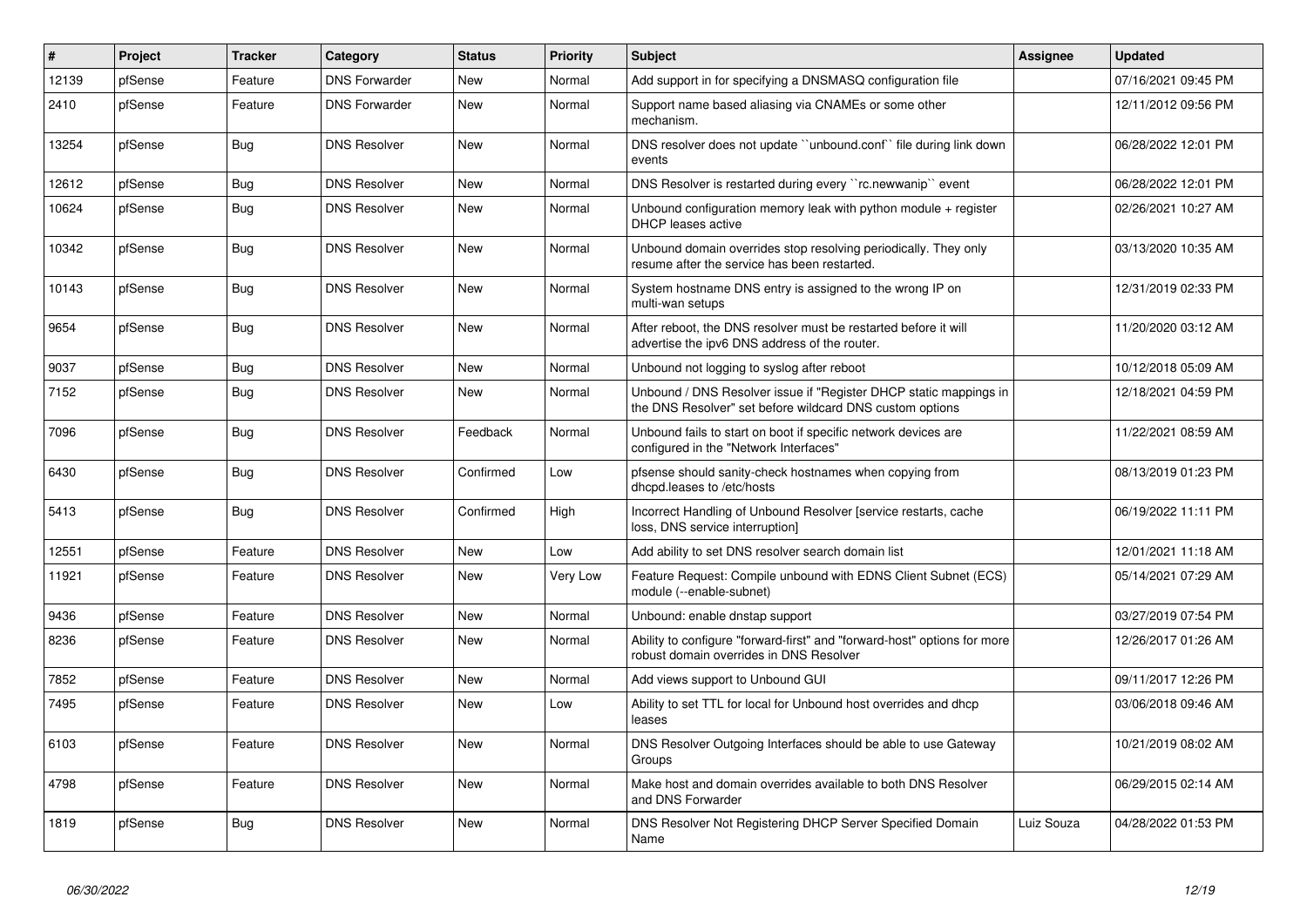| $\vert$ # | Project                | <b>Tracker</b> | Category           | <b>Status</b>                        | <b>Priority</b> | Subject                                                                                                 | Assignee                       | <b>Updated</b>      |
|-----------|------------------------|----------------|--------------------|--------------------------------------|-----------------|---------------------------------------------------------------------------------------------------------|--------------------------------|---------------------|
| 13167     | pfSense                | <b>Bug</b>     | Dynamic DNS        | New                                  | Normal          | phpDynDNS: DigitalOcean ddns update fails (bad request, invalid<br>character '-' in request id)         |                                | 06/16/2022 09:30 PM |
| 12877     | pfSense                | Bug            | <b>Dynamic DNS</b> | Feedback                             | Normal          | Cloudflare DynDNS fails to update more than two addresses                                               |                                | 05/29/2022 06:56 PM |
| 11177     | pfSense                | Bug            | Dynamic DNS        | New                                  | Normal          | DDNSv6 not using Check IP Services                                                                      |                                | 12/21/2020 05:02 AM |
| 11147     | pfSense                | <b>Bug</b>     | Dynamic DNS        | New                                  | Normal          | Domeneshop DynDNS IPv4 and IPv6                                                                         |                                | 12/09/2020 11:47 PM |
| 10000     | pfSense                | Bug            | Dynamic DNS        | New                                  | Normal          | Azure Dynamic DNS A and AAAA Records for Apex Zone                                                      |                                | 03/31/2020 09:03 AM |
| 9805      | pfSense                | Bug            | Dynamic DNS        | New                                  | Normal          | dynDNS cloudflare multiple entries                                                                      |                                | 10/02/2019 04:51 PM |
| 9664      | pfSense                | Bug            | Dynamic DNS        | New                                  | Normal          | DynDNS and Dual-wan problem with CloudFlare (works with No-Ip)                                          |                                | 08/03/2019 10:00 AM |
| 9504      | pfSense                | Bug            | Dynamic DNS        | New                                  | Normal          | Multiple Dynamic DNS update notifications for the same interface,<br>not differentiated by the hostname |                                | 05/07/2019 07:46 AM |
| 8500      | pfSense                | Bug            | Dynamic DNS        | New                                  | Low             | Incorrect categorization of status/info messages from phpDynDNS                                         |                                | 08/16/2019 12:50 PM |
| 8432      | pfSense                | <b>Bug</b>     | Dynamic DNS        | New                                  | Normal          | Dynamic DNS Client gives an error that it can't find IPv6 address<br>when WAN interface is a LAGG       |                                | 09/17/2020 05:23 AM |
| 8406      | pfSense                | <b>Bug</b>     | <b>Dynamic DNS</b> | New                                  | Normal          | DDNS IPV6 Cloudflare Client does not detect PPOE address                                                |                                | 03/31/2018 11:56 AM |
| 12848     | pfSense                | Feature        | Dynamic DNS        | New                                  | Normal          | Evaluation of the DynDNS "Result Match" string                                                          |                                | 02/22/2022 02:01 AM |
| 12602     | pfSense                | Feature        | Dynamic DNS        | New                                  | Normal          | DHCPv6 should allow DDNS Client updates for hosts                                                       |                                | 12/15/2021 11:00 AM |
| 11084     | pfSense                | Feature        | Dynamic DNS        | New                                  | Normal          | Dynamic DNS include option to specify virtual IP addresses                                              |                                | 11/19/2020 01:26 PM |
| 10962     | pfSense                | Feature        | Dynamic DNS        | <b>New</b>                           | Normal          | Add Cpanel support for Dynamic DNS Clients                                                              |                                | 12/28/2020 01:56 PM |
| 9063      | pfSense                | Feature        | Dynamic DNS        | New                                  | Normal          | Allow dynamic DNS client entry to specify which Check IP service to<br>use                              |                                | 10/24/2018 11:53 AM |
| 7718      | pfSense                | Feature        | Dynamic DNS        | <b>New</b>                           | Very Low        | Hostname for Custom DynDNS Updater.                                                                     |                                | 07/24/2017 10:05 AM |
| 7418      | pfSense                | Feature        | Dynamic DNS        | New                                  | Normal          | Dynamic dns should be sorted interface name                                                             |                                | 08/21/2019 08:58 AM |
| 7292      | pfSense                | Feature        | Dynamic DNS        | New                                  | Normal          | DynamicDNS configuration does not sync to HA secondary                                                  |                                | 02/21/2017 04:56 PM |
| 12063     | pfSense Docs           | Todo           | Dynamic DNS        | New                                  | Normal          | Feedback on Services - Dynamic DNS - Configuring RFC 2136<br>Dynamic DNS updates                        |                                | 06/18/2021 06:24 PM |
| 13303     | pfSense                | Bug            | Dynamic DNS        | <b>Pull Request</b><br>Review        | Normal          | DynDNS - DNSExit no longer working                                                                      | Koen Zomers                    | 06/28/2022 12:01 PM |
| 12495     | pfSense                | Feature        | Dynamic DNS        | <b>Pull Request</b><br>Review        | Normal          | DynDNS: add deSEC IPv4&v6 simultaneos update                                                            | <b>Lukas Wiest</b>             | 11/01/2021 08:53 AM |
| 12494     | pfSense                | Feature        | Dynamic DNS        | <b>Pull Request</b><br><b>Heview</b> | Normal          | DynDNS: make simultaneous update of IP and LegacyIP possible                                            | Lukas Wiest                    | 11/01/2021 08:52 AM |
| 13298     | pfSense                | <b>Bug</b>     | Dynamic DNS        | <b>Pull Request</b><br>Review        | Normal          | Dynv6 does not check response code when updating                                                        | <b>Tiago Beling</b><br>d'Avila | 06/28/2022 12:01 PM |
| 11235     | pfSense Packages   Bug |                | Filer              | New                                  | Normal          | Filer run script when "state" unchanged                                                                 |                                | 01/08/2021 07:24 AM |
| 10426     | pfSense Packages   Bug |                | Filer              | Feedback                             | Normal          | Filer must validate that File name is uniq                                                              |                                | 04/20/2022 11:02 AM |
| 11178     | pfSense Packages       | Feature        | Filer              | New                                  | Normal          | Filer do not ask what to do with previous filename                                                      |                                | 12/31/2020 02:45 AM |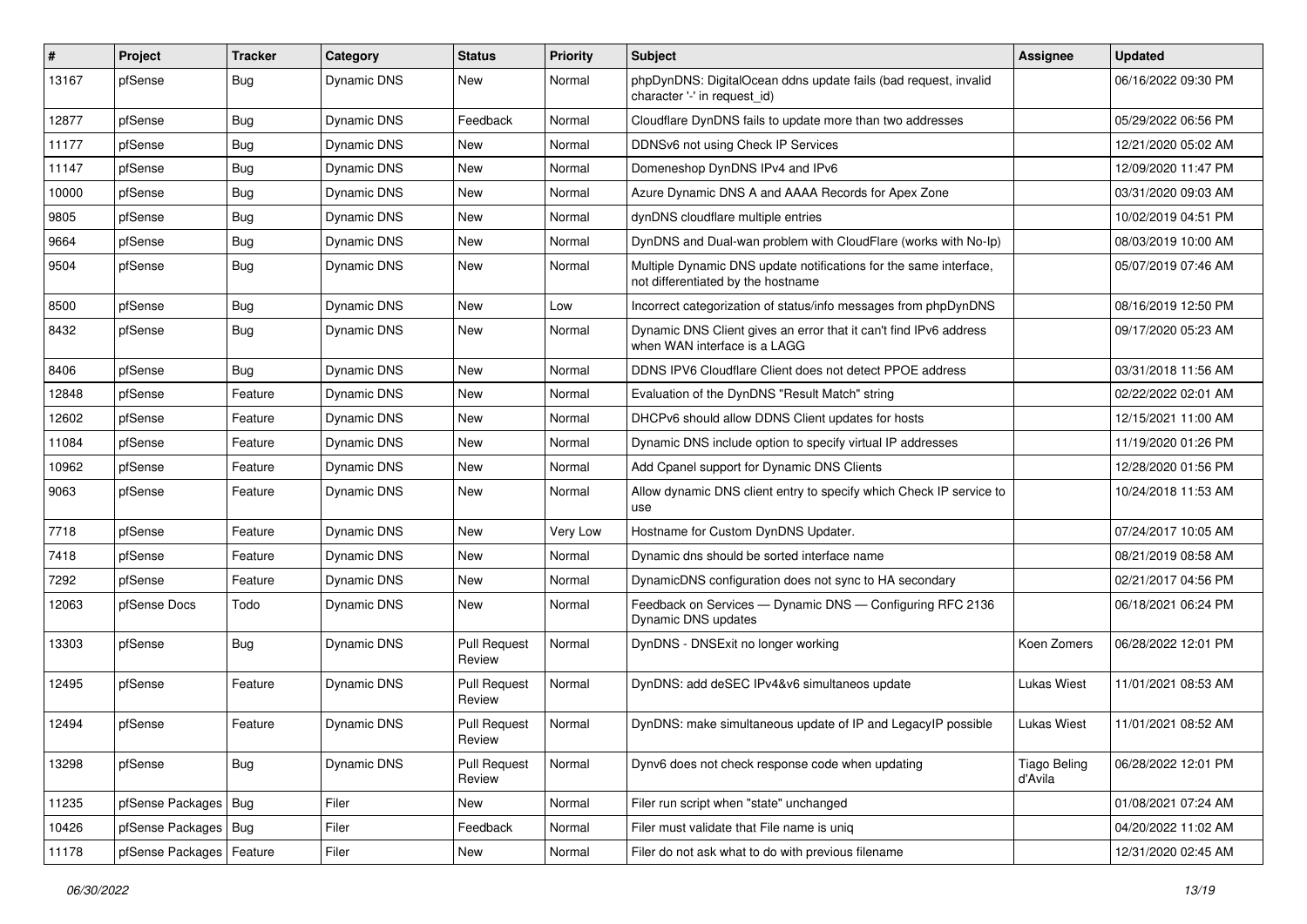| #     | Project                       | <b>Tracker</b> | Category              | <b>Status</b>                 | <b>Priority</b> | <b>Subject</b>                                                                                                                                                          | <b>Assignee</b>     | <b>Updated</b>      |
|-------|-------------------------------|----------------|-----------------------|-------------------------------|-----------------|-------------------------------------------------------------------------------------------------------------------------------------------------------------------------|---------------------|---------------------|
| 11180 | pfSense Packages              | Bug            | Filer                 | Feedback                      | Normal          | Filer run action for files on sync that wan't been modified                                                                                                             | <b>Viktor Gurov</b> | 01/08/2021 07:27 AM |
| 13067 | pfSense                       | Bug            | <b>FilterDNS</b>      | <b>New</b>                    | Normal          | filterdns resolve interval is twice the intended value                                                                                                                  |                     | 04/17/2022 07:45 PM |
| 12770 | pfSense Docs                  | Todo           | <b>Firewall Rules</b> | <b>Pull Request</b><br>Review | Normal          | Feedback on Firewall - Configuring firewall rules                                                                                                                       |                     | 06/27/2022 07:42 AM |
| 12268 | pfSense Docs                  | Todo           | <b>Firewall Rules</b> | <b>New</b>                    | Normal          | Feedback on Firewall - Aliases                                                                                                                                          |                     | 08/17/2021 12:55 AM |
| 13020 | pfSense Docs                  | Todo           | Firewall Rules        | New                           | Normal          | easyrule command documentation should document permissible<br>wildcards                                                                                                 | Jim Pingle          | 04/04/2022 08:01 AM |
| 9685  | pfSense Docs                  | Correction     | <b>Firewall Rules</b> | <b>New</b>                    | Normal          | Feedback on Firewall - Floating Rules                                                                                                                                   | Jim Pingle          | 09/23/2020 02:57 PM |
| 12740 | pfSense                       | <b>Bug</b>     | FreeBSD               | Incomplete                    | Normal          | panic: esp input cb: Unexpected address family                                                                                                                          |                     | 01/27/2022 01:19 PM |
| 11184 | pfSense                       | <b>Bug</b>     | FreeBSD               | New                           | Normal          | PF: State policy cannot be configurable                                                                                                                                 |                     | 02/09/2021 02:43 AM |
| 11352 | pfSense                       | <b>Bug</b>     | FreeBSD               | New                           | Low             | CTF types > 2^15 in the pfSense kernel config results in DTrace<br>failing                                                                                              | Scott Long          | 03/17/2021 02:52 AM |
| 12982 | pfSense Packages   Bug        |                | FreeRADIUS            | <b>New</b>                    | Normal          | FreeRadius RadReply table entries missing from pf                                                                                                                       |                     | 06/19/2022 05:38 PM |
| 12742 | pfSense Packages   Bug        |                | FreeRADIUS            | Feedback                      | Normal          | freeRADIUS virtual-server-default: modules dailycounter,<br>monthlycounter, noresetcounter, expire_on_login in authorize<br>section prevent virtual server from loading |                     | 03/01/2022 12:45 PM |
| 12286 | pfSense Packages   Bug        |                | FreeRADIUS            | New                           | Normal          | Add support for ntlm auth in LDAP                                                                                                                                       |                     | 08/20/2021 08:27 AM |
| 12126 | pfSense Packages   Bug        |                | FreeRADIUS            | New                           | Normal          | freeradius3 0.15.7_31                                                                                                                                                   |                     | 10/11/2021 08:21 AM |
| 11980 | pfSense Packages   Bug        |                | FreeRADIUS            | Feedback                      | Normal          | EAP does not work with SQL backend                                                                                                                                      |                     | 07/21/2021 07:24 AM |
| 11802 | pfSense Packages   Bug        |                | FreeRADIUS            | New                           | Normal          | FreeRADIUS sync                                                                                                                                                         |                     | 05/10/2021 04:18 AM |
| 10695 | pfSense Packages   Bug        |                | FreeRADIUS            | New                           | Normal          | FreeRadius Accounting skipping MBs after reboot due to power<br>down                                                                                                    |                     | 06/24/2020 04:49 AM |
| 8589  | pfSense Packages   Bug        |                | FreeRADIUS            | New                           | Normal          | FreeRadius 0.15.5_2 ignoring tunnelled-reply=no                                                                                                                         |                     | 02/18/2019 03:40 PM |
| 8513  | pfSense Packages   Bug        |                | FreeRADIUS            | New                           | High            | Freeradius 3.x Idap problem                                                                                                                                             |                     | 02/18/2019 05:22 PM |
| 8264  | pfSense Packages   Bug        |                | FreeRADIUS            | New                           | Normal          | Radiusd restart on WAN change results in freeradius not running<br>(and possible solution)                                                                              |                     | 04/21/2022 12:39 PM |
| 8251  | pfSense Packages   Bug        |                | FreeRADIUS            | Feedback                      | Normal          | Captiveportal + FreeRadius "Last activity" resets to Session start                                                                                                      |                     | 08/13/2019 11:10 AM |
| 7403  | pfSense Packages   Bug        |                | FreeRADIUS            | New                           | Normal          | Captive Portal + freeradius2 + MySQL problems with German<br>Umlaut                                                                                                     |                     | 03/17/2017 09:12 AM |
| 11534 | pfSense Packages   Regression |                | <b>FreeRADIUS</b>     | New                           | High            | FreeRADIUS EAP anonymous connection forbidden out-of-tunnel                                                                                                             |                     | 07/14/2021 02:32 AM |
| 11138 | pfSense Packages   Feature    |                | FreeRADIUS            | New                           | Normal          | new WebGUI checkboxes needed                                                                                                                                            |                     | 12/07/2020 08:28 AM |
| 11026 | pfSense Packages   Feature    |                | FreeRADIUS            | New                           | Low             | Feedback on Packages - FreeRADIUS package                                                                                                                               |                     | 11/02/2020 07:21 AM |
| 10377 | pfSense Packages   Feature    |                | FreeRADIUS            | New                           | Very Low        | Allow usage of TOTP (Google-Authenticator) without PIN                                                                                                                  |                     | 03/30/2020 11:43 AM |
| 10297 | pfSense Packages   Feature    |                | FreeRADIUS            | Assigned                      | Normal          | IPv6 user attributes                                                                                                                                                    |                     | 04/21/2022 12:39 PM |
| 9704  | pfSense Packages   Feature    |                | FreeRADIUS            | New                           | Normal          | Enable filter username                                                                                                                                                  |                     | 08/27/2019 12:07 PM |
| 8836  | pfSense Packages   Feature    |                | FreeRADIUS            | New                           | Normal          | Define Idap group vlan assignment in users file                                                                                                                         |                     | 08/26/2018 07:53 AM |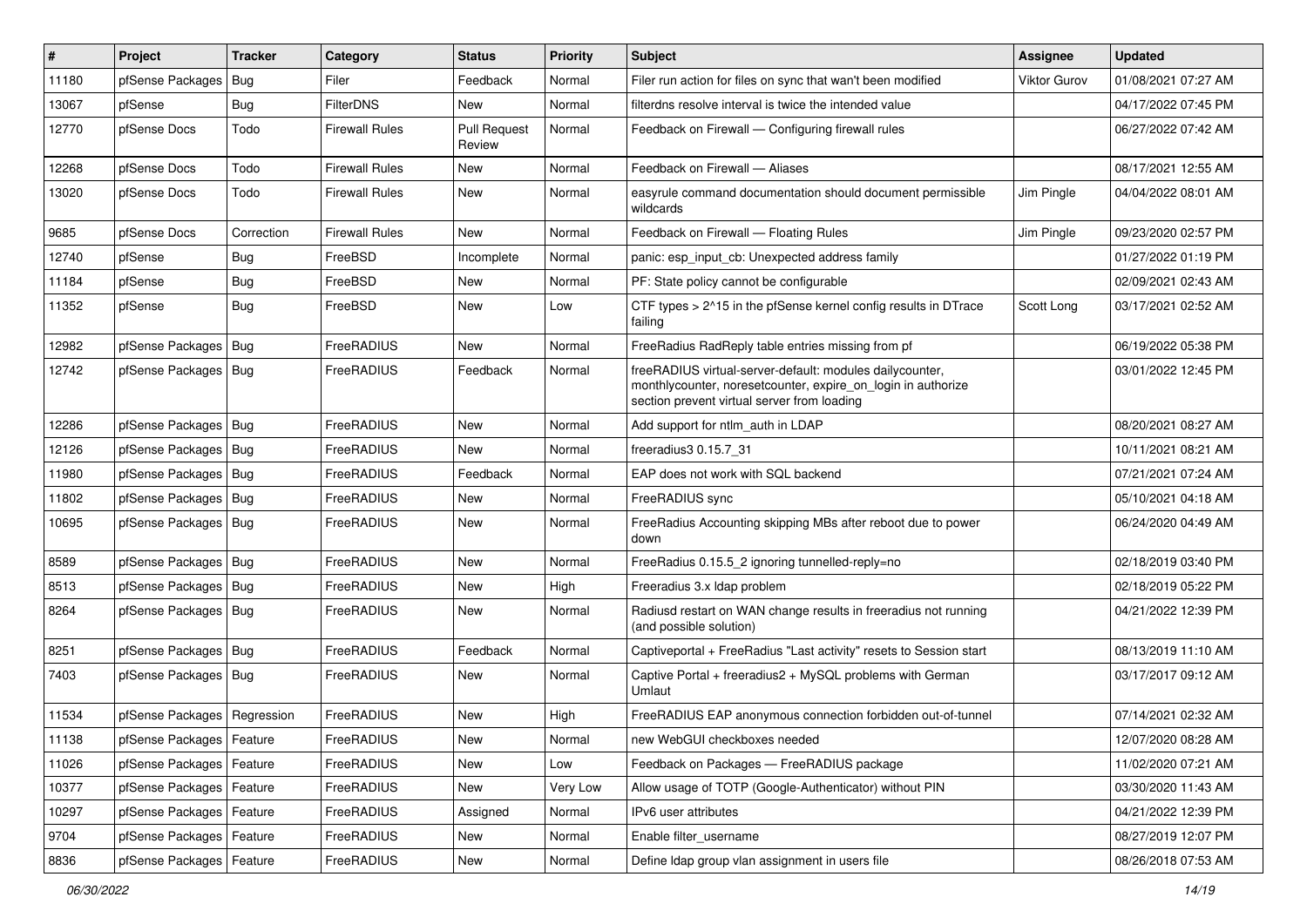| $\vert$ # | Project                    | <b>Tracker</b> | Category   | <b>Status</b>                 | <b>Priority</b> | Subject                                                                                                                                                     | Assignee            | <b>Updated</b>      |
|-----------|----------------------------|----------------|------------|-------------------------------|-----------------|-------------------------------------------------------------------------------------------------------------------------------------------------------------|---------------------|---------------------|
| 8769      | pfSense Packages           | Feature        | FreeRADIUS | New                           | Normal          | Allow FreeRADIUS users to change their own Passwords and Pins                                                                                               |                     | 10/11/2018 11:34 AM |
| 8224      | pfSense Packages   Feature |                | FreeRADIUS | New                           | Normal          | Add "OU" field to FreeRADIUS page                                                                                                                           |                     | 02/21/2018 12:53 AM |
| 8161      | pfSense Packages           | Feature        | FreeRADIUS | New                           | Very Low        | Add virtual server support to FreeRadius                                                                                                                    |                     | 12/05/2017 01:57 PM |
| 8031      | pfSense Packages           | Feature        | FreeRADIUS | New                           | Normal          | FreeRADIUS copy entry function                                                                                                                              |                     | 08/16/2019 01:01 PM |
| 7608      | pfSense Packages   Feature |                | FreeRADIUS | New                           | Very Low        | Captive Portal amount of traffic Account + Free Radius+Mysql                                                                                                |                     | 05/28/2017 09:08 AM |
| 4506      | pfSense Packages   Feature |                | FreeRADIUS | New                           | Normal          | FreeRADIUS groups/hunt groups                                                                                                                               |                     | 03/10/2015 08:51 PM |
| 13284     | pfSense Packages   Feature |                | FreeRADIUS | New                           | Normal          | Option to define "Issuer" in OPT configuration.                                                                                                             | Jakob<br>Nordgarden | 06/19/2022 12:10 PM |
| 8516      | pfSense Packages   Bug     |                | FreeRADIUS | <b>New</b>                    | Normal          | FreeRADIUS requires settings re-saved after pfSense upgrade                                                                                                 | Jim Pingle          | 12/31/2021 05:58 PM |
| 11746     | pfSense Packages   Bug     |                | FreeRADIUS | Feedback                      | Normal          | Second LDAP server configuration misses the ipaNThash control<br>attribute                                                                                  | <b>Viktor Gurov</b> | 07/14/2021 01:44 PM |
| 11388     | pfSense Packages   Bug     |                | FreeRADIUS | Feedback                      | Normal          | Captive Portal authentication error with MySQL backend                                                                                                      | <b>Viktor Gurov</b> | 02/10/2021 08:54 AM |
| 11331     | pfSense Packages   Bug     |                | FreeRADIUS | Feedback                      | Normal          | FreeRADIUS latest package upgrade broke Plain Mac<br>Authentication                                                                                         | <b>Viktor Gurov</b> | 01/30/2021 10:08 AM |
| 11054     | pfSense Packages   Bug     |                | FreeRADIUS | Assigned                      | Normal          | Check Client Certificate CN not working as described                                                                                                        | Viktor Gurov        | 12/14/2021 07:22 AM |
| 10908     | pfSense Packages           | Feature        | FreeRADIUS | Feedback                      | Normal          | FreeRADIUS server certificate not using full CA chain                                                                                                       | Viktor Gurov        | 04/22/2022 02:19 AM |
| 10871     | pfSense Packages   Feature |                | FreeRADIUS | Feedback                      | Normal          | Extra time period counters for SQL backend                                                                                                                  | Viktor Gurov        | 04/22/2022 02:19 AM |
| 12951     | pfSense Packages   Bug     |                | <b>FRR</b> | Feedback                      | Normal          | FRR cannot remove IPv6 routes                                                                                                                               |                     | 03/22/2022 09:24 PM |
| 12751     | pfSense Packages   Bug     |                | <b>FRR</b> | New                           | Normal          | Improve FRR route restoration after gateway events                                                                                                          |                     | 02/06/2022 11:07 PM |
| 12084     | pfSense Packages   Bug     |                | <b>FRR</b> | New                           | Normal          | libfrr.so.0 error on SG-1100                                                                                                                                |                     | 06/26/2021 08:22 AM |
| 11936     | pfSense Packages   Bug     |                | <b>FRR</b> | Incomplete                    | High            | FRR does not connect BGP when using password                                                                                                                |                     | 05/19/2021 08:12 AM |
| 11841     | pfSense Packages   Bug     |                | <b>FRR</b> | New                           | Normal          | FRR access lists default bahavior changed to permit by default                                                                                              |                     | 04/22/2021 09:52 AM |
| 11835     | pfSense Packages   Bug     |                | <b>FRR</b> | New                           | Normal          | FRR OSPF redistributed connected routes disappearing                                                                                                        |                     | 04/22/2021 07:11 AM |
| 11650     | pfSense Packages   Bug     |                | <b>FRR</b> | New                           | Very Low        | FRR configuration broken on restore of manually edited FRR config<br>sections                                                                               |                     | 03/10/2021 08:50 AM |
| 11377     | pfSense Packages   Bug     |                | <b>FRR</b> | <b>Pull Request</b><br>Review | Normal          | <b>FRR</b> deinstall                                                                                                                                        |                     | 03/10/2021 08:21 AM |
| 11158     | pfSense Packages   Bug     |                | <b>FRR</b> | <b>New</b>                    | High            | <b>FRR Prefix Lists</b>                                                                                                                                     |                     | 12/30/2020 04:55 PM |
| 10935     | pfSense Packages   Bug     |                | <b>FRR</b> | New                           | Normal          | FRR 0.6.7-6 - BGPD service recycled IPv6 without Route Map                                                                                                  |                     | 12/30/2020 05:00 PM |
| 10516     | pfSense Packages   Bug     |                | FRR        | New                           | Normal          | <b>FRR Access list</b>                                                                                                                                      |                     | 12/06/2020 11:02 PM |
| 10503     | pfSense Packages   Bug     |                | <b>FRR</b> | New                           | Normal          | Flapping any GW in multi-WAN influences restating all IPsec tunnels<br>in FRR which leads to dropping all IPsec VTI static routes and<br>related BGP issues |                     | 05/08/2020 07:51 PM |
| 12889     | pfSense Packages   Feature |                | <b>FRR</b> | New                           | Normal          | FRR GUI add set ipv6 next-hop global                                                                                                                        |                     | 03/02/2022 06:10 AM |
| 11963     | pfSense Packages   Feature |                | <b>FRR</b> | New                           | Normal          | Dynamically change OSPF interface costs on selected interfaces on<br>CARP event                                                                             |                     | 05/26/2021 04:13 AM |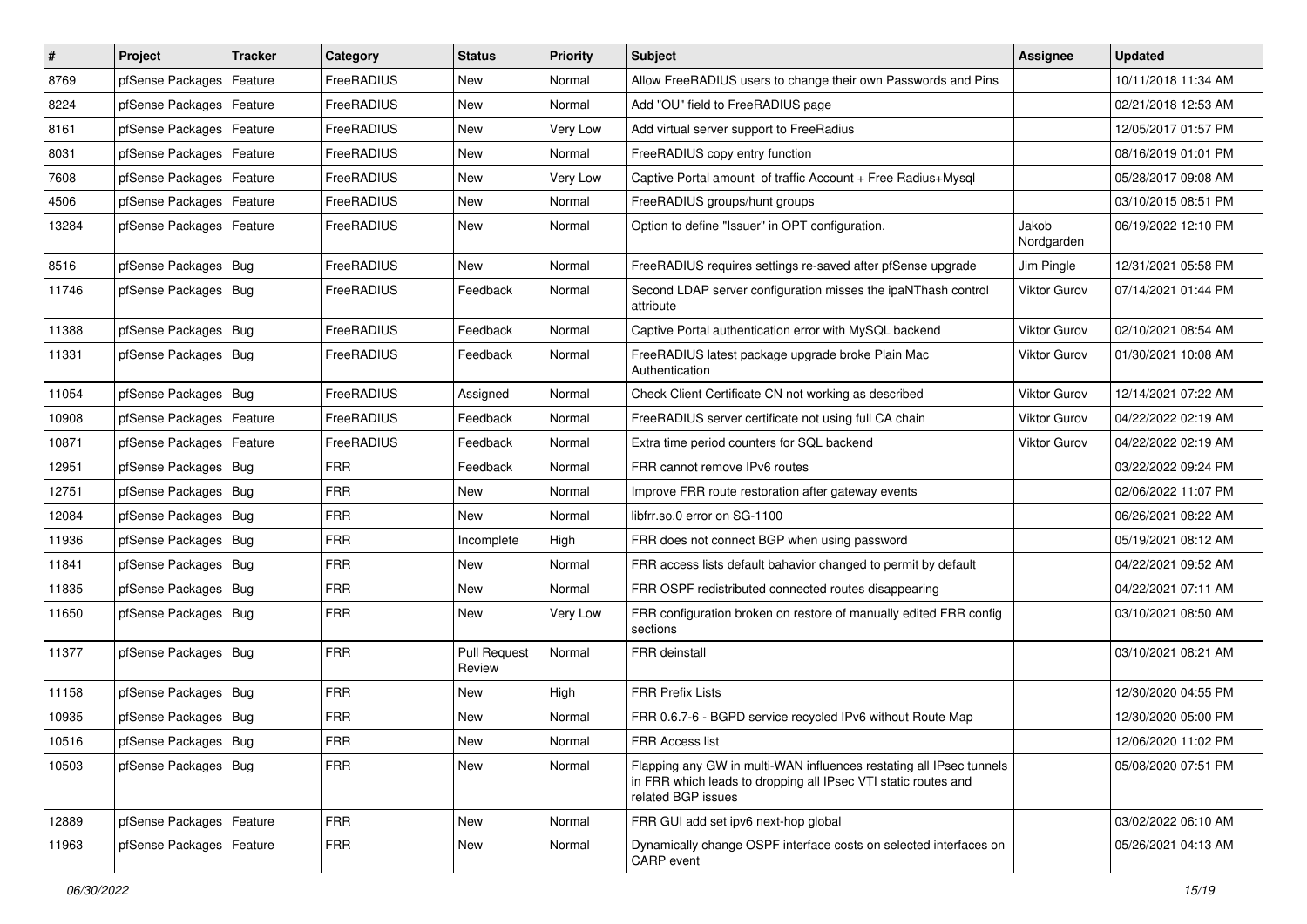| $\vert$ # | Project                    | <b>Tracker</b> | Category                  | <b>Status</b>                        | <b>Priority</b> | Subject                                                                         | Assignee              | <b>Updated</b>      |
|-----------|----------------------------|----------------|---------------------------|--------------------------------------|-----------------|---------------------------------------------------------------------------------|-----------------------|---------------------|
| 11837     | pfSense Packages           | Feature        | <b>FRR</b>                | New                                  | Low             | Increase field length of FRR Networks in Access Lists and Prefix<br>Lists       |                       | 04/22/2021 07:10 AM |
| 11823     | pfSense Packages           | Feature        | <b>FRR</b>                | New                                  | Normal          | Route handling enhancements                                                     |                       | 04/19/2021 06:23 PM |
| 11703     | pfSense Packages   Feature |                | <b>FRR</b>                | New                                  | Normal          | add Krill and Routinator support BGP RPKI                                       |                       | 03/18/2021 07:47 PM |
| 10358     | pfSense Packages           | Feature        | <b>FRR</b>                | New                                  | Very Low        | <b>Stage FRR Configuration Changes</b>                                          |                       | 03/19/2020 06:48 AM |
| 6651      | pfSense Packages           | Feature        | <b>FRR</b>                | Feedback                             | Normal          | Loopback interfaces                                                             | Christian<br>McDonald | 12/25/2021 02:42 PM |
| 11345     | pfSense Packages           | Bug            | <b>FRR</b>                | Feedback                             | Normal          | FRR-OSPF - No "prefix-list" possible                                            | Jim Pingle            | 02/04/2021 11:03 PM |
| 10294     | pfSense Packages           | Bug            | <b>FRR</b>                | New                                  | Normal          | FRR Route Counts Incorrect on Status Page                                       | Jim Pingle            | 02/26/2020 11:08 AM |
| 11301     | pfSense Packages           | Feature        | <b>FRR</b>                | Feedback                             | Normal          | Switch FRR to use default rc file as a service control base                     | Jim Pingle            | 01/28/2021 09:35 AM |
| 11206     | pfSense Packages           | Feature        | <b>FRR</b>                | <b>Pull Request</b><br>Review        | Normal          | <b>FRR 7.5</b>                                                                  | Jim Pingle            | 01/08/2021 12:47 PM |
| 11130     | pfSense Packages           | Feature        | <b>FRR</b>                | Feedback                             | Normal          | FRR RIP support                                                                 | Jim Pingle            | 12/31/2021 04:19 PM |
| 10789     | pfSense Packages           | Feature        | <b>FRR</b>                | Feedback                             | Normal          | FRR integrated configuration and hitless reloads                                | Jim Pingle            | 01/20/2021 11:16 PM |
| 10653     | pfSense Packages           | Feature        | <b>FRR</b>                | New                                  | Normal          | Allow to download frr_status                                                    | Jim Pingle            | 06/11/2020 01:21 AM |
| 9545      | pfSense Packages           | Feature        | <b>FRR</b>                | New                                  | Normal          | Enable MULTIPATH in FRR                                                         | Jim Pingle            | 09/18/2020 12:52 PM |
| 9141      | pfSense Packages   Feature |                | <b>FRR</b>                | <b>New</b>                           | Very Low        | FRR xmlrpc                                                                      | Jim Pingle            | 11/26/2018 07:49 AM |
| 12965     | pfSense Packages           | Bug            | <b>FRR</b>                | <b>Pull Request</b><br>Review        | Normal          | FRR BFD peer configuration is handled incorrectly in some cases                 | <b>Viktor Gurov</b>   | 03/22/2022 08:04 AM |
| 12167     | pfSense Packages   Bug     |                | <b>FRR</b>                | Feedback                             | Normal          | BGP TCP setkey not set if neighbor is in peer group                             | Viktor Gurov          | 09/16/2021 09:38 AM |
| 11961     | pfSense Packages           | <b>Bug</b>     | <b>FRR</b>                | Feedback                             | Normal          | FRR OSPF add unwanted area 0 authentication to router ospf                      | <b>Viktor Gurov</b>   | 09/16/2021 10:25 PM |
| 11847     | pfSense Packages   Bug     |                | <b>FRR</b>                | Feedback                             | Normal          | Filters not applied to PEER Groups                                              | Viktor Gurov          | 07/30/2021 07:45 PM |
| 11836     | pfSense Packages           | Bug            | <b>FRR</b>                | Assigned                             | Normal          | <b>FRR ACCEPTFILTER unstable</b>                                                | <b>Viktor Gurov</b>   | 02/14/2022 07:20 AM |
| 11693     | pfSense Packages   Bug     |                | <b>FRR</b>                | Feedback                             | Normal          | IPv6 static routing fails                                                       | Viktor Gurov          | 04/26/2022 08:50 AM |
| 11681     | pfSense Packages   Bug     |                | <b>FRR</b>                | Feedback                             | Normal          | FRR generates invalid BFD configuration after removing interfaces               | <b>Viktor Gurov</b>   | 07/14/2021 04:40 PM |
| 11477     | pfSense Packages           | <b>Bug</b>     | <b>FRR</b>                | Feedback                             | Normal          | FRR does not recognize some BFD options                                         | Viktor Gurov          | 02/26/2021 10:52 PM |
| 11404     | pfSense Packages           | Bug            | <b>FRR</b>                | Feedback                             | Normal          | Incorrect prefix/access lists migration on update                               | <b>Viktor Gurov</b>   | 02/18/2021 09:49 AM |
| 12653     | pfSense Packages           | Regression     | <b>FRR</b>                | Feedback                             | Normal          | RIP related startup error                                                       | <b>Viktor Gurov</b>   | 12/30/2021 08:37 AM |
| 13295     | pfSense                    | <b>Bug</b>     | Gateway Monitoring        | <b>Pull Request</b><br><b>Heview</b> | Normal          | Incorrect function parameters for "get_dpinger_status()" call in<br>gwlb.inc    |                       | 06/28/2022 12:01 PM |
| 13076     | pfSense                    | <b>Bug</b>     | Gateway Monitoring        | New                                  | Normal          | Marking a gateway as down does not affect IPsec entries using<br>gateway groups |                       | 06/28/2022 12:01 PM |
| 11960     | pfSense                    | Bug            | <b>Gateway Monitoring</b> | Feedback                             | Normal          | Gateway Monitoring Traffic Goes Out Default Gateway                             |                       | 12/20/2021 05:43 AM |
| 13242     | pfSense                    | Feature        | Gateway Monitoring        | New                                  | Normal          | Enhancements to static route creation/deletion for dpinger monitor<br>IPs       |                       | 06/03/2022 11:20 AM |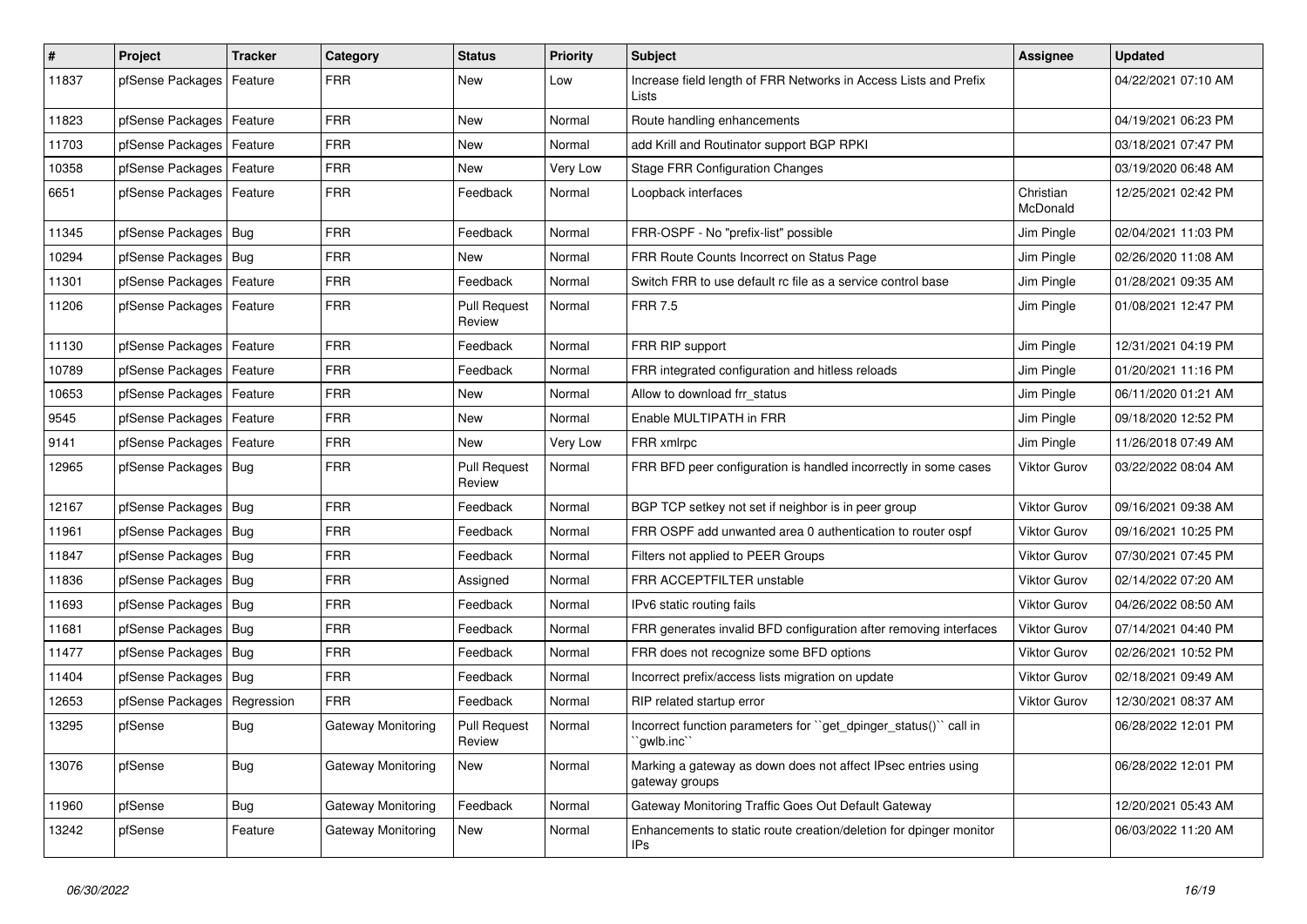| $\vert$ # | Project      | <b>Tracker</b>     | Category                  | <b>Status</b>                 | <b>Priority</b> | Subject                                                                                                                                        | Assignee            | <b>Updated</b>      |
|-----------|--------------|--------------------|---------------------------|-------------------------------|-----------------|------------------------------------------------------------------------------------------------------------------------------------------------|---------------------|---------------------|
| 7671      | pfSense      | Feature            | <b>Gateway Monitoring</b> | New                           | Normal          | Gateway Monitoring Via Custom Script or Telnet.                                                                                                |                     | 09/18/2020 02:59 PM |
| 3859      | pfSense      | Feature            | Gateway Monitoring        | <b>New</b>                    | Low             | Make it possible to set the source IP address for gateway monitoring                                                                           |                     | 11/06/2016 10:12 PM |
| 12811     | pfSense      | <b>Bug</b>         | Gateway Monitoring        | New                           | Normal          | Services are not restarted when PPP interfaces connect                                                                                         | Jim Pingle          | 06/30/2022 03:18 AM |
| 8192      | pfSense      | <b>Bug</b>         | Gateway Monitoring        | <b>New</b>                    | Low             | dpinger - Change in ISP link-local IPv6 address drops connectivity                                                                             | Luiz Souza          | 11/05/2020 07:31 AM |
| 6333      | pfSense      | <b>Bug</b>         | <b>Gateway Monitoring</b> | Confirmed                     | Normal          | Bootup starts/restarts dpinger multiple times                                                                                                  | Luiz Souza          | 11/16/2020 01:11 PM |
| 12920     | pfSense      | Bug                | Gateway Monitoring        | <b>Pull Request</b><br>Review | Normal          | Gateway behavior differs when the gateway does not exist in<br>config.xml                                                                      | <b>Viktor Gurov</b> | 06/28/2022 12:01 PM |
| 3132      | pfSense      | <b>Bug</b>         | <b>Gateway Monitoring</b> | In Progress                   | Normal          | Gateway events for IPv6 affect IPv4 services and vice versa                                                                                    | Viktor Gurov        | 06/28/2022 12:01 PM |
| 13320     | pfSense Plus | Bug                | Gateways                  | New                           | Normal          | IP aliases with a CARP VIP parent are not available as VIP choices<br>for gateway groups                                                       |                     | 06/29/2022 02:03 PM |
| 12857     | pfSense      | Bug                | Gateways                  | <b>New</b>                    | Normal          | Firewall gateway goes away when making changes to Bridge0<br>device                                                                            |                     | 02/27/2022 11:20 AM |
| 12764     | pfSense      | Bug                | Gateways                  | <b>New</b>                    | Normal          | VTI gateway status is pending after assigning the VTI interface                                                                                |                     | 02/07/2022 05:41 AM |
| 12632     | pfSense      | <b>Bug</b>         | Gateways                  | New                           | High            | Assigning a /30 WAN IP address at the console does not save the<br>gateway correctly                                                           |                     | 06/28/2022 12:01 PM |
| 9650      | pfSense      | <b>Bug</b>         | Gateways                  | <b>New</b>                    | Normal          | IPv6 connection drops (ir-)regular on Kabelvodafone (German cable<br>ISP)                                                                      |                     | 07/27/2019 07:14 AM |
| 8846      | pfSense      | Bug                | Gateways                  | New                           | Low             | Misleading gateway error message adding/editing static routes using<br>a disabled interface                                                    |                     | 08/21/2019 11:29 AM |
| 8343      | pfSense      | Bug                | Gateways                  | New                           | Normal          | Gateway Routes (Default Routes) not removed in Kernel when<br>removed from GUI                                                                 |                     | 05/14/2020 01:22 AM |
| 13294     | pfSense      | Feature            | Gateways                  | New                           | Low             | Change gateway name                                                                                                                            |                     | 06/22/2022 06:07 PM |
| 12077     | pfSense      | Feature            | Gateways                  | New                           | Normal          | Allow stick-connections per gateway group                                                                                                      |                     | 06/24/2021 08:45 AM |
| 11213     | pfSense      | Feature            | Gateways                  | <b>New</b>                    | Low             | Option to mark gateway as down directly from Table                                                                                             |                     | 01/03/2021 07:09 AM |
| 8743      | pfSense      | Todo               | Gateways                  | New                           | Low             | Gateway Groups page should list gateways in tier order                                                                                         |                     | 08/14/2019 12:16 PM |
| 12942     | pfSense      | Bug                | Gateways                  | New                           | Normal          | Code to kill states for old gateway when reconnecting an interface is<br>incorrect                                                             | Jim Pingle          | 06/28/2022 12:01 PM |
| 10875     | pfSense      | Bug                | Gateways                  | New                           | Normal          | PPP periodic reset does not fully restore gateway group round-robin<br>functionality                                                           | Luiz Souza          | 11/05/2020 07:44 AM |
| 11570     | pfSense      | Regression         | Gateways                  | <b>Pull Request</b><br>Review | Normal          | Gateway monitoring services is not always restarted on interface<br>events, which may prevent a WAN from recovering back to an online<br>state | Viktor Gurov        | 06/28/2022 12:01 PM |
| 12214     | pfSense Docs | Todo               | General                   | New                           | Low             | Connect to WebGui.                                                                                                                             |                     | 08/05/2021 04:39 AM |
| 12570     | pfSense Docs | Correction         | General                   | New                           | Normal          | Active appliance list missing 6100                                                                                                             |                     | 12/06/2021 11:41 AM |
| 12805     | pfSense Docs | New Content        | General                   | New                           | Very Low        | Add documentation about what triggers a notfication                                                                                            |                     | 02/15/2022 05:10 PM |
| 12804     | pfSense Docs | <b>New Content</b> | General                   | New                           | Very Low        | Create Slack documentation                                                                                                                     |                     | 02/15/2022 04:59 PM |
| 10821     | pfSense Docs | Correction         | General                   | New                           | Normal          | Use neutral language alternatives                                                                                                              | Jim Pingle          | 09/23/2020 10:43 AM |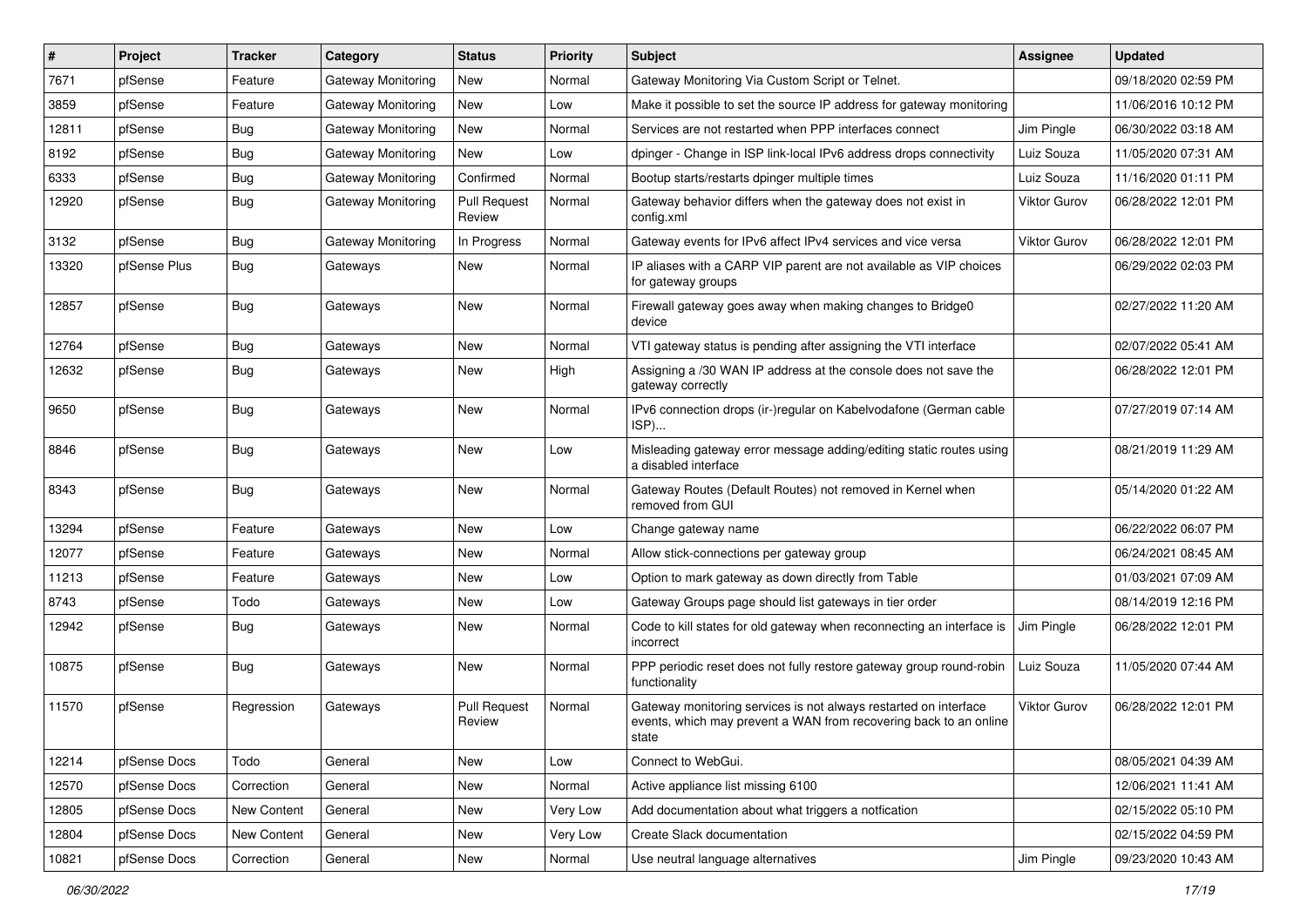| $\vert$ # | Project                    | <b>Tracker</b> | Category | <b>Status</b> | <b>Priority</b> | Subject                                                                                             | Assignee     | <b>Updated</b>      |
|-----------|----------------------------|----------------|----------|---------------|-----------------|-----------------------------------------------------------------------------------------------------|--------------|---------------------|
| 9370      | pfSense Docs               | Correction     | General  | In Progress   | Normal          | Update old screenshots                                                                              | Jim Pingle   | 12/03/2021 09:55 AM |
| 13098     | pfSense Packages   Bug     |                | haproxy  | Feedback      | Low             | HAProxy Virtual IP broken link under Frontend setup                                                 |              | 04/27/2022 08:35 AM |
| 13022     | pfSense Packages   Bug     |                | haproxy  | Feedback      | Normal          | HAProxy - Sub Frontends ignore Client verification CA certificates                                  |              | 04/06/2022 12:55 PM |
| 11036     | pfSense Packages   Bug     |                | haproxy  | <b>New</b>    | Normal          | <b>HAproxy ACL</b>                                                                                  |              | 02/11/2022 11:27 AM |
| 11000     | pfSense Packages   Bug     |                | haproxy  | <b>New</b>    | Very Low        | haproxy deprecated trick suggested                                                                  |              | 12/23/2020 02:55 PM |
| 10936     | pfSense Packages   Bug     |                | haproxy  | Feedback      | Normal          | both haproxy/haproxy-devel non-existent option lb-agent-chk                                         |              | 04/21/2022 12:40 PM |
| 9500      | pfSense Packages   Bug     |                | haproxy  | New           | Normal          | HAproxy does not delete non-applicable action config                                                |              | 01/18/2022 06:28 AM |
| 9261      | pfSense Packages   Bug     |                | haproxy  | New           | Normal          | haproxy GUI failure                                                                                 |              | 01/08/2019 12:41 PM |
| 9247      | pfSense Packages   Bug     |                | haproxy  | New           | Low             | HAProxy multiple server selection on stats pages doesn't work                                       |              | 01/02/2019 04:44 PM |
| 8902      | pfSense Packages   Bug     |                | haproxy  | <b>New</b>    | Normal          | HAproxy package not use custom DNS for lookup on apply new<br>config                                |              | 09/16/2018 08:16 AM |
| 8438      | pfSense Packages   Bug     |                | haproxy  | <b>New</b>    | High            | haproxy: can't use ACL for cert with http-response actions                                          |              | 05/24/2018 01:12 PM |
| 8213      | pfSense Packages   Bug     |                | haproxy  | <b>New</b>    | Normal          | acl src file not populated from alias                                                               |              | 12/21/2017 02:02 PM |
| 7462      | pfSense Packages   Bug     |                | haproxy  | New           | Normal          | HAproxy not rebinding properly after WAN DHCP IP change                                             |              | 01/11/2018 09:15 AM |
| 7039      | pfSense Packages   Bug     |                | haproxy  | Feedback      | Normal          | HAProxy backend configuration does not handle intermediate CAs<br>properly                          |              | 04/21/2022 12:40 PM |
| 6861      | pfSense Packages   Bug     |                | haproxy  | New           | Normal          | Ha-Proxy duplicated backend used in place of original backend                                       |              | 02/18/2019 05:30 PM |
| 6784      | pfSense Packages   Bug     |                | haproxy  | New           | Normal          | HAProxy version .48 will not use URL Table Alias for front end<br>listener                          |              | 02/18/2019 05:32 PM |
| 12465     | pfSense Packages   Feature |                | haproxy  | <b>New</b>    | Normal          | Add forwardfor advanced usecases                                                                    |              | 10/16/2021 07:35 PM |
| 9648      | pfSense Packages   Feature |                | haproxy  | <b>New</b>    | Very Low        | Multiple node Sync HAProxy configuration to backup CARP<br>members via XMLRPC.                      |              | 07/25/2019 10:04 AM |
| 9599      | pfSense Packages   Feature |                | haproxy  | New           | Normal          | Support for "peers" in HAproxy                                                                      |              | 06/25/2019 01:47 AM |
| 9077      | pfSense Packages   Feature |                | haproxy  | New           | Normal          | haproxy UI: Add seperator lines                                                                     |              | 10/29/2018 06:06 AM |
| 8982      | pfSense Packages   Feature |                | haproxy  | New           | Normal          | HAproxy ACL support for map in configuration UI                                                     |              | 06/25/2019 01:49 AM |
| 8869      | pfSense Packages           | Feature        | haproxy  | New           | Normal          | HAproxy should use RFC 7919 DH parameter files                                                      |              | 10/17/2018 10:46 AM |
| 8232      | pfSense Packages   Feature |                | haproxy  | New           | Normal          | different ssl options based on the sni name                                                         |              | 01/30/2019 10:36 AM |
| 8121      | pfSense Packages   Feature |                | haproxy  | New           | Normal          | haproxy, allow to generate backends even they don't seem to be<br>used                              |              | 11/23/2017 04:04 AM |
| 7686      | pfSense Packages   Feature |                | haproxy  | New           | Normal          | Add option in HAProxy to configure SSL defaults based on the<br>Mozilla SSL Configuration Generator |              | 08/16/2019 01:09 PM |
| 12427     | pfSense Packages   Todo    |                | haproxy  | New           | Normal          | ha-proxy: action order in the GUI is not keeped in the resulting<br>ha-proxy configuration          |              | 10/06/2021 07:02 AM |
| 9335      | pfSense Packages   Bug     |                | haproxy  | Feedback      | Normal          | Stored XSS in HAProxy / haproxy listeners edit.php                                                  | Jim Pingle   | 02/18/2019 09:35 AM |
| 11937     | pfSense Packages   Bug     |                | haproxy  | Feedback      | Normal          | HAproxy "Use Client-IP" option breaks Captive Portal                                                | Viktor Gurov | 06/22/2021 08:48 AM |